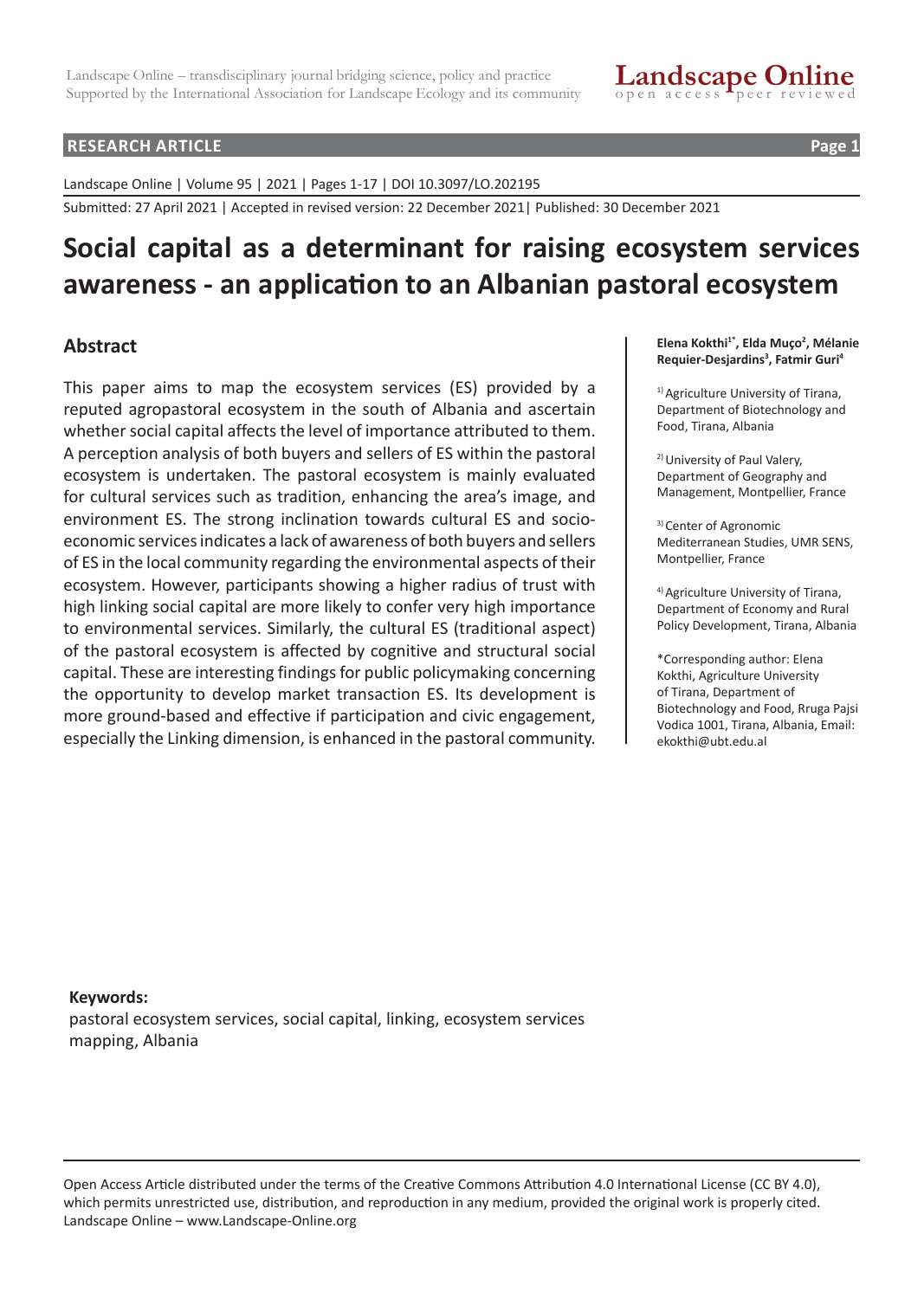### **1 Introduction**

In developing countries, pastoralists are persistently left out of rural development programmes even though the rangelands produce several tangible and no intangible Ecosystem Services (ES). This is mainly the result of a weak social fabric identifying, valorising, and introducing the ES in development strategies (Milder et al., 2010). For as long as people have managed natural resources, they have engaged in collective action; however, development programmes have paid too little attention to how social and human capital affects the environment (Pretty & Ward, 2001). The concept of ES has become an essential model for linking the functioning of ecosystems to human welfare (Fisher et al., 2009). For that reason, ES has gained in popularity as a tool to communicate the significance of ecosystems to policymakers (Barnaud et al., 2018; Ishihara, 2018; Pascual et al., 2014). ES is generally defined as ''the benefits which people derive from nature, or more precisely as ''the aspects of ecosystems, utilised actively or passively, to produce human well-being' (Ibid.). The ES framework is the ground of the payment for Ecosystem Services (PES), a significant scheme that allows the retribution of communities that produce useful ES. Support for PES programs stems from their ability to promote the conservation of nature and the supply of ES through incentives, thus providing social and ecological benefits (Gómez-Baggethun et al., 2010). Several studies indicate that PES could provide significant livelihood benefits to poor people at the household or community level, whether in the form of cash payments or non-cash benefits such as enabling the transition to more profitable and resilient land-use systems, establishing secure land tenure or strengthening social capital and support local institutions (Amézquita et al., 2004; Antle & Diagana, 2003; Antle & Stoorvogel, 2008; Dumont et al., 2019; Graff-Zivin & Lipper, 2008; Milder et al., 2010)

Extensive agropastoral ecosystems are recognised as socio-ecological systems (SES) characterised by their potential for providing ES, such as food and fibre (Huntsinger & Oviedo, 2014). Traditional pastoral rangeland management practices, such as the use of seasonal grassland reserves and livestock mobility, influence vegetation composition, coverage and abundance in rangelands, offer tools for biomass and soil carbon restoration, all of which contribute to the mitigation of climate change (Amézquita et al., 2004; Dumont et al., 2019; McGrath et al., 2018; Seid et al., 2016; Tamou et al., 2018). The ES provided by pastoral<sup>1</sup> systems<sup>2</sup> are globally acknowledged for its food and ecological services and the human populations they support, especially in developing countries (Antle & Diagana, 2003; Antle & Stoorvogel, 2008; Dong, 2016; Dong et al., 2011; McGrath et al., 2018). Kokthi et al., 2016; Kokthi & Kruja, (2017b) found that the mountainous origin and cultural values, such as tradition and heritage on specific pastoral areas, substantially impact the consumer's willingness to pay (WTP) for a typical pastoral product. Positive perceptions about traditional grazing are linked to the higher quality of pastoral products in the marketplace (Imami et al., 2016; Kokthi et al., 2016, 2021; Kokthi & Kruja, 2017a).

Also, pastoral ecosystems represent a potential domain for agroecological transitions application in agricultural ecosystems, and its development relies on multiple stakeholders' innovation capacities (Berthet et al., 2016). The transition is particularly relevant within the Farm to Fork Strategy, which is at the heart of the European Green Deal<sup>3</sup> that aims to make food systems fair, healthy and environmentally friendly. Developing countries such as Albania and other Balkan Countries will struggle to adopt the emerging green measures; for these reasons, local actors perceptions relating to pastoral ecosystems and the ES offered by them is crucial in the transition process.

Pastoral ecosystems are home to various plants, animals and microorganisms of ecological, economic, and socio-cultural importance. Several studies developed explicitly for the Sub-Saharan regions of Africa in the 1990s have shown how pastoralism, as both a

<sup>1</sup> Pastoralism is a livelihood system based on extensive livestock production and pastoral community concept used in this paper make reference not only to the breeders but also to other local actors linked directly and indirectly with the pastoral activity

<sup>2</sup> Pastoral systems, hunting-gathering (including fishing), and "sylvo-transhumance" are the main production systems within arid and semi-arid lands. Pastoral systems can be grouped under two main types: transhumant, and agropastoral (FAO, definition). In the present study is considered the agropastoral type.

<sup>3</sup> The European Green Deal is a set of policy initiatives by the European Commission with the overarching aim of making Europe climate neutral in 2050/ https://ec.europa.eu/info/strategy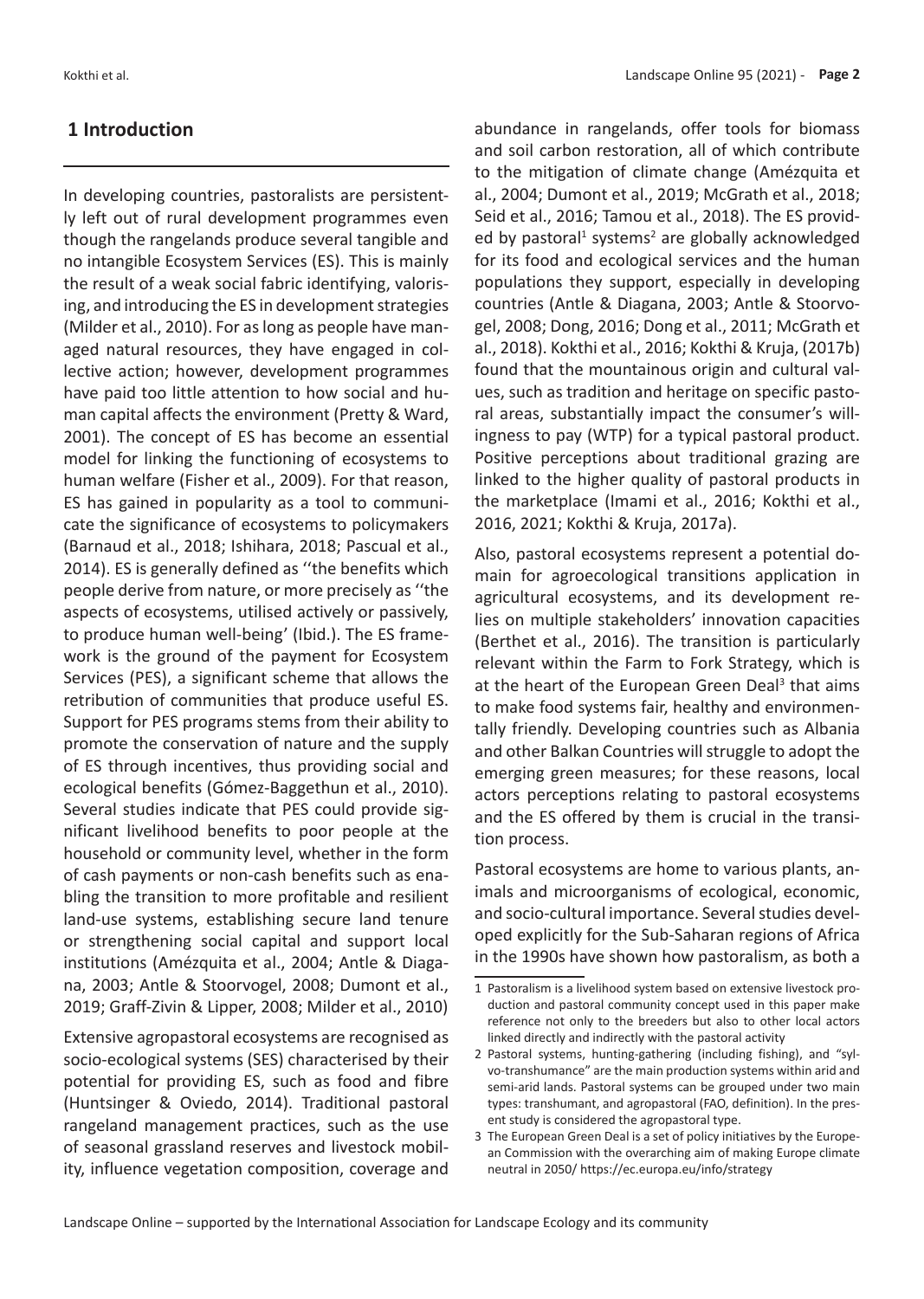way of life and style of cattle management, is vital for the sake of the natural environment Assouma et al., 2019; Bigando & Charbonneau, 2017; Niamir-Fuller et al., 2012; Scoones & Graham, 1994). Pastoralists employ several techniques to manage rangeland resources and possess traditional ecological knowledge (TEK), which could be valuable in assessing, conserving and utilising rangeland biodiversity (Seid et al., 2016; Tamou et al., 2018). Pastoral ecosystems offer an essential contribution to particular landscapes with an important cultural value. The scenic beauty and other aesthetic experiences, such as perceived care, attachment, and identity or a sense of place (Huntsinger & Oviedo, 2014), are linked to different extensive pastoral ecosystems identified within standard denominator bases social capital (SC). Consistent lack of focus on evaluating and fostering social capital in interaction with the PES design and its outcomes persists (Hejnowicz et al., 2014). However, studies show that social capital is positively correlated with improvement in development outcomes in watersheds (Krishna & Uphoff, 1999) on positive biodiversity conservation outcomes (Thuy et al., 2011) (Alló et al., 2013), water conservation maintenance and infrastructure (Bouma et al., 2008). Communities with strong social links and networks can be more conducive to incentive-based schemes, such as PES (Cranford & Mourato, 2011). Barnes-Mauthe et al. ( 2015) show the positive relationship between SC and ES and consider SC itself an ES.

Moreover, Notaro & Paletto (2011a) show that a greater sense of local identity and SC in alpine communities is linked to greater environmental attention. This study will consider the SC concept a potential path to understand the possibility of future PES introduction into the Albanian policy agenda and other similar developing countries. We suggest that using the SC lens to analyse local people's perceptions of ES allows understanding the diversity and complexity of ecological processes underlying human activities in a pastoral ecosystem. Following this logic, this research aims to map the importance of the ES provided by a reputed agropastoral ecosystem in the south of Albania and, secondly, to analyse whether there is an interaction between the importance attributed to ES and local social capital. Two research questions (RQ) are proposed to achieve these objectives:

*(RQ 1) Is the pastoral community of Gjirokastra aware of the provision of ES, and what type of ES, environmental or cultural, are more significant to local actors?*

*(RQ 2) What component of social capital influences perceptions about ES?*

# **2 Material and method**

# *2.1 Methodological approach*

ES evaluation is not well developed in Albania. Although the study area represents an important traditional pastoral region, no exhaustive study has identified the main ES. Considering the shortcomings of the existing studies on ES in Albania, we have suggested for this study an iterative evaluation process based on stakeholder involvement. Scholars consider stakeholder involvement an appropriate tool to relate ecosystem "functions" to human well-being because they can help to: identify relevant ES, provide ground truths for the development of management options, and assign weights of importance to different ES (Raymond et al., 2014; Seppelt et al., 2011).

In the context of this study, we use a deliberative approach because local communities are entitled to a more accurate view of the cultural, socio-ecological, and economic representation of their pastoral ecosystem. Adapting the four types of ES buyers/sellers from Jenkins et al. (2004), the following stakeholders' segments were included in the interview process: 1) the public sector segment, 2) the private sector buyers, 3) suppliers or potential sellers of pastoral ES, 4) the consumers. The public sector segment comprises ES buyers seeking the protection of ES and the potential development of PES. It includes local, regional, and national governments (local and central authorities representants working in the study area are interviewed). Concerning the second segment, the private sector buyers segment, these buyers may purchase ES to support their business operations, for example, tour operators linking their tourism product with the image of the pastoral area. The third segment addressed by the study is composed of suppliers or potential sellers of pastoral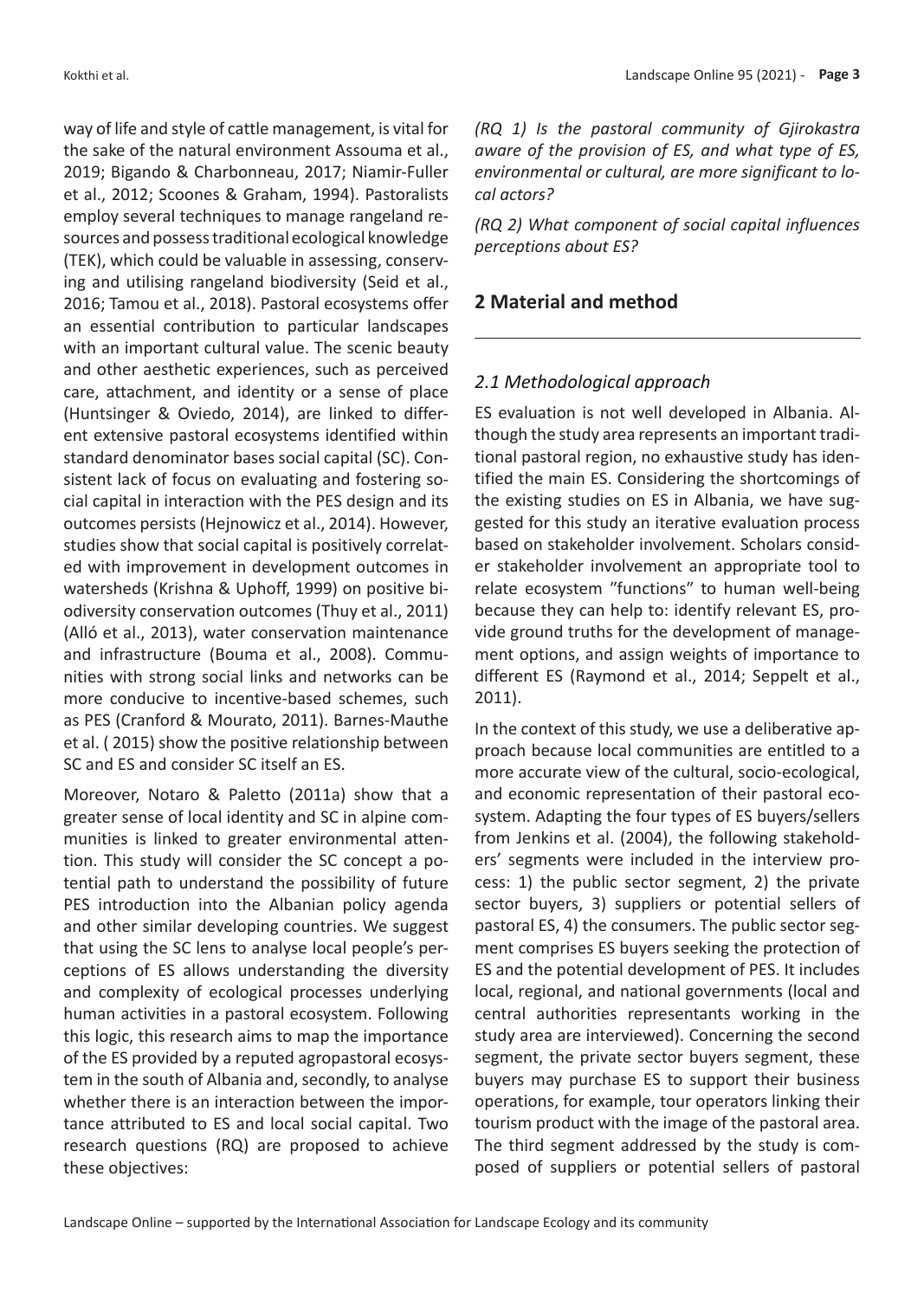Kokthi et al. Landscape Online 95 (2021) - **Page 4**

ES, breeders and cheese producers. Thus the third segment consists of pastoralists (see sampling design). The fourth segment concerns the consumers who buy products from the pastoral ecosystem by expressing a higher WTP (Kokthi et al., 2016; Kokthi & Kruja, 2017b). These studies showed that the expressed WTP for Gjirokastra typical cheese is linked to the product's safety because pesticides are not used in the pastoral area. Pesticide absence in food products is used as a proxy for food safety for the food basket in general in Albania, even though lack of pesticides is not a synonym of food safety (Kokthi et al., 2015). Consequently, considering that the consumer segment has already been analysed, it will not be the present study's focus.

# *2.2 SC as a condition for PES scheme elaboration and the exploration of ES importance/ perceptions*

PES schemes' successful implementation and governance are linked to the various dimensions of value that different groups can share within society about the natural environment (Kenter et al., 2015; Reed et al., 2017). In this regard, Milder et al. (2010) suggest that local institutions can demystify PES and help communities address related challenges by facilitating collective action. Institutional effectiveness, system stability, and the mechanisms of collective and coordinated action underline the theoretical relevance of SC. In this regard, Putnam (2000) indicates that communities with an essential stock of SC will have a positive development trajectory for several reasons: 1) networks of civic engagement (CE) foster norms of generalised reciprocity and 2) encourage the emergence of social trust, 3) facilitate coordination and communication, 4) amplify reputations, and 5) embody past collaborative success, which can serve as a cultural template for future collaboration. In Putnam's social capital discourse, CE is the central pillar of SC because it is considered the primary source of trust generation.

Similarly, social trust and CE are strongly correlated; the greater the density of associational membership in a society, the more trusting its citizens. Therefore, trust and CE are two facets of the same underlying factor, SC; with no CE in place, it will be challenging to generate trust (Brehm & Rahn, 1997; Putnam, 2000;

Welter, 2012). While trying to clarify SC's definition, scholars distinguish between two forms of SC, cognitive and structural (Alvarez & Romai, 2017; E. Villalonga-Olives & I. Kawachi, 2017; Krishna & Uphoff, 1999; Villalonga-Olives et al., 2016). Cognitive SC is operationalised through interpersonal trust, reciprocity, and sharing. At the same time, structural SC is assessed through the density of social networks. Another way to present SC is through their horizontal and vertical direction. Helliwell & Putnam (1995) and Putnam (2000) found that through horizontal SC in the form of bonding and bridging, individuals are oriented within the group, creating strong ties that result in homogenous groups connecting family members, close friends, and colleagues. While bridging SC designates inclusive interactions with other groups, it can strengthen the ties that link different ethnic and occupational backgrounds, including formal and informal social participation. Another component of SC is the vertical dimension, referred to as linking. Linking is based on hierarchical or unequal relations due to power, resources, and status differences. Linking is a more vertical relationship between those within and outside a community, such as between community members and external government workers (McGrath et al., 2018). Several scholars have made an effort to understand the value of SC when referring to a broader human interaction area such as a region or territory (Callois, 2004; Callois & Aubert, 2007). Trust is perceived as the direct outcome of SC helping to foster local and territorial development (Callois, 2004). The researchers mentioned earlier suggest that regions whose inhabitants have significant SC will be more successful in achieving their objectives.

In the present study, cognitive SC and structural SC are considered. The assumption made in this research is that the greater the sense of traditions and SC in the pastoral community of Gjirokastra (Albania, see the study area presentation), the greater the attention paid to environmental ES. Individuals with a higher level of SC will have a greater tendency to assign higher importance to ES linked to the environment. We will also explore whether trust impacts the importance score assigned to the identified ES in the research area. In the following paragraphs is presented the operationalisation of SC indicators.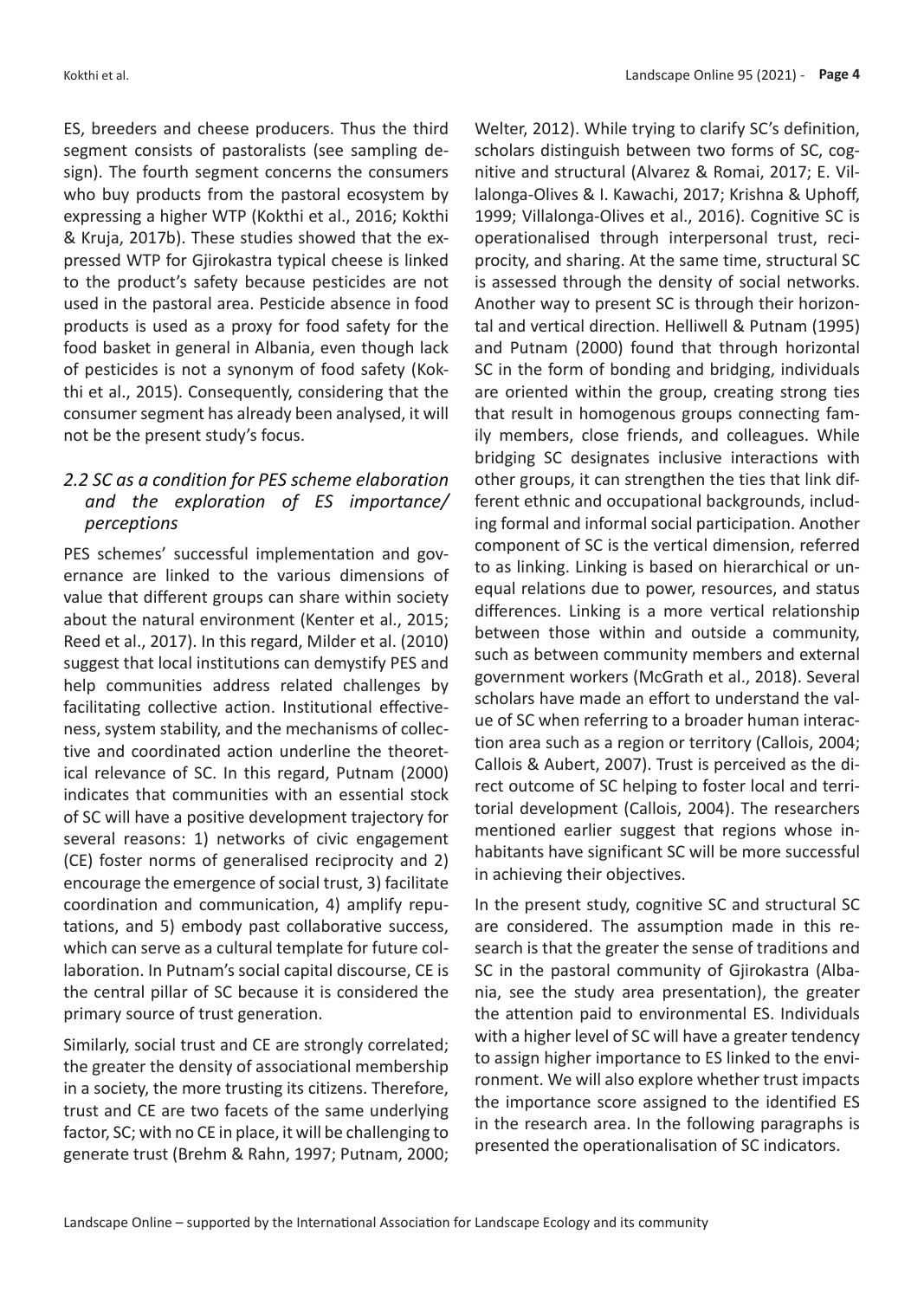#### *2.3 Study design*

The study is developed in a two-step iterative process. The first step analyses the perceptions of ES around the pastoral area of Gjirokastra Cheese through open questions of the five stakeholder groups explained below. Four questions were posed: 1) *What environmental functions does pastoralism offer?* 2) *What services/products does pastoralism offer?* 3) *Who benefits from these goods, and is there a cost to them?* 4) *What are the risks associated with these services/products*? In this first step, several ES have been identified and validated according to the importance score assigned by the producers of pastoral ES. For the second step, a closed structured questionnaire was applied.

The questionnaire was organised into three sections. The first collect the demographic data of breeders and cheese producers, while in the second section, the participants have attributed an importance score to each of the ES identified in the first step (from the open interviews). An explanation is offered to the participants as to the nature of an ecosystem and ES, with the following question directed: *According to your best knowledge, what is the level of importance in your pastoral ecosystem of a specific service (example, fire prevention service) from one to five?* A response of one indicates that the ES is not important, and five suggests that it is very important. Eleven ES were identified from the open interviews, five of which are related to the environment and six to cultural and socio-economic services. As mentioned earlier, in the second step of the study, breeders and

cheese producers have assigned an importance level to each. This step will not be used only as a validation step of the ES offered by the pastoral ecosystem of Gjirokastra but also to identify the level of importance ES suppliers' attribute to each. The analysis of the level of importance is based on a five-point Likert scale (Albaum, 1997). The participants assigned their level of importance ranging from not at all important=1 to very important=5) in response to the statements listed in Table 1.

The third section of the questionnaire is linked to SC, in which CE and trust indicators have been considered. As previously mentioned, SC indicators will be used to extrapolate the potential of ES development from an institutional perspective. Structural SC-CE (see Table 2 for CE indicator details) and cognitive SC indicators have been considered. Both indicators were adapted from the World Bank SC Tool (Krishna & Uphoff, 1999). In the cognitive SC category, three trust indicators were explored. We have not opted to ask the widely used generalised trust (SC-Trust 1) "*Generally speaking, how much do you believe in others*", but instead ask a scenario type question. The wording of the questions related to trust is as follows: *If you had to leave the village for some time, who would you ask to take care of your farm? 1) Family members (parents, brother, sister); 2) Neighbours; 3) Anyone from the village or neighbourhood.* For the analysis, we refer to it as Trust 1. Trust in institutions through- SC-Trust 2- *In your opinion, will the economic and political situation of the country get better or worse? 1) will improve); 2) will deteri-*

| ES                   | <b>ES description</b>                                                 |  |  |  |
|----------------------|-----------------------------------------------------------------------|--|--|--|
| deforestation        | Pastoral activities increase deforestation                            |  |  |  |
| biodiversity         | Pastoral services have a positive impact on biodiversity conservation |  |  |  |
| pollution            | Pastoral services increase pollution in the area                      |  |  |  |
| fire prevention      | Pastoral services can prevent fires in the summer                     |  |  |  |
| carbon sequestration | Good management of pastoral services increases carbon sequestration   |  |  |  |
| local tradition      | Pastoral services help to maintain tradition in the area              |  |  |  |
| local image          | Pastoral services enhance the reputation and good image of the area   |  |  |  |
| income               | Pastoral services generate income in the area                         |  |  |  |
| tourism              | Pastoral services provide essential input to tourism development      |  |  |  |
| employment           | Pastoral service development employs in the area                      |  |  |  |
| added value products | Pastoral services provide high value-added products for the market    |  |  |  |

Table 1. Ecosystem services (ES) from the perspective of stakeholders.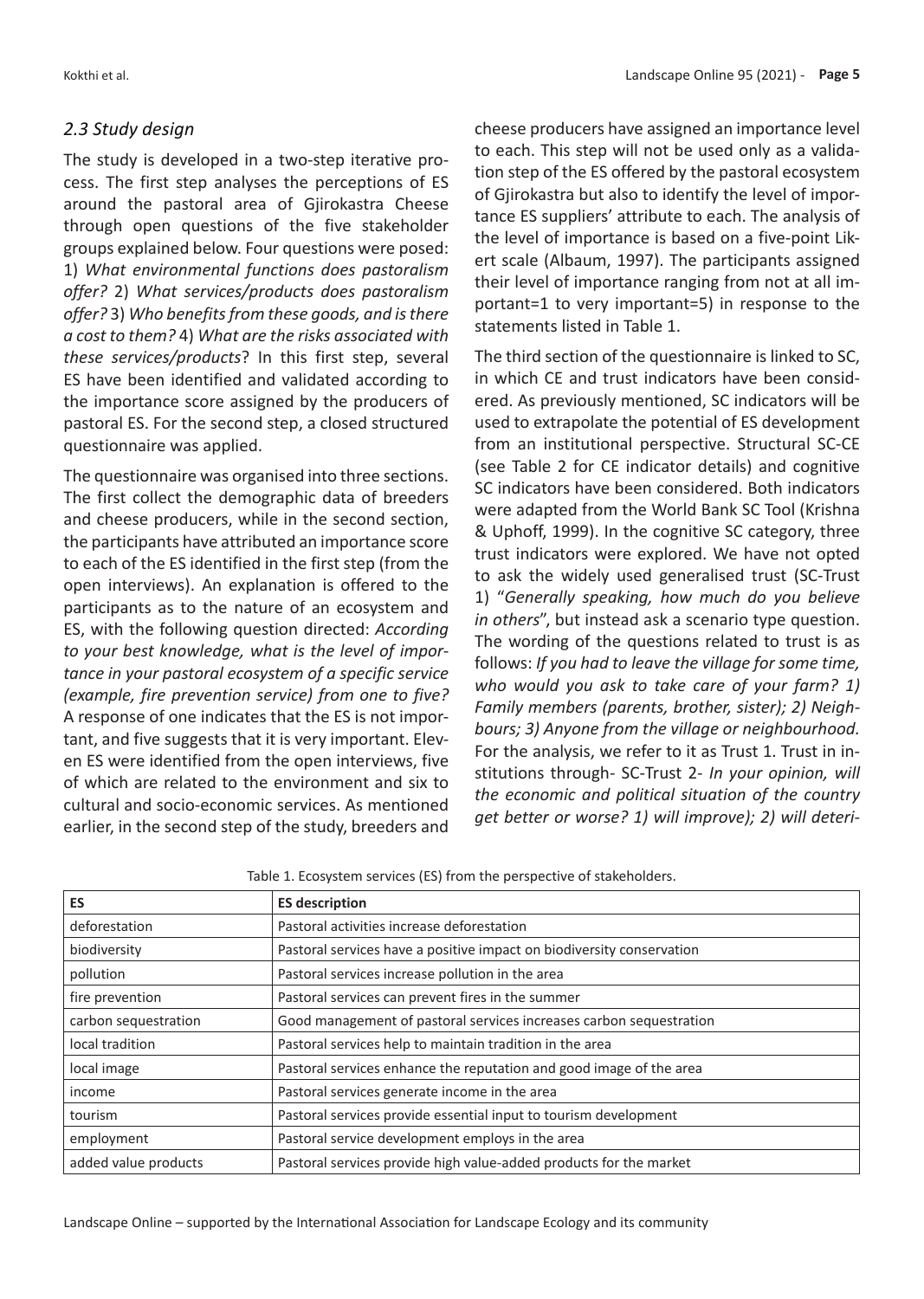*orate; 3) do not know*. For the analysis, we name it Trust 2, SC-Trust 3-Do you believe that the current government can improve SC-Trust 3-*Do you believe the current government can improve its economic situation? 1) will improve); 2) will deteriorate; 3) do not know*. Thus, Trust 1 will be used as a proxy for generalised trust and to define the radius of trust, while the other questions will be used to explore trust in institutions. The SC-CE indicators were worded as follows: *Have you been approached by someone personally during the last three years who asked you to do any of the following?*

#### *2.4. Sample design*

The open interviews were undertaken with participants from the municipality of Gjirokastra. Twenty-five open interviews were conducted. Five open interviews were developed in each of the following sectors: 1) agriculture within the municipality; 2) business (tourist agencies and hospitality operators); 3) non-governmental organisations (NGOs) and academia, particularly participants dealing with pastoral activities, livestock production, and environmental aspects of the pastoral ecosystem; 4) breeding and

| ID              | <b>Description</b>                                                     |
|-----------------|------------------------------------------------------------------------|
| CE1             | Voted in elections                                                     |
| CE <sub>2</sub> | Participated in political, economic, and/or environmental associations |
| CE <sub>3</sub> | Made the media interested in a problem                                 |
| CE4             | Actively participated in an information campaign                       |
| CE5             | Taken part in a protest march or demonstration                         |
| CE <sub>6</sub> | Make a monetary or in-kind donation to help people in difficulty       |
| CE7             | Contributed to a collective investment in your community               |
| CE8             | Volunteered for a charitable organisation                              |
| CE <sub>9</sub> | Taken part in a sit-in or disruption of government meetings/offices    |
| CE10            | Made a personal contact with an influential person (linking)           |



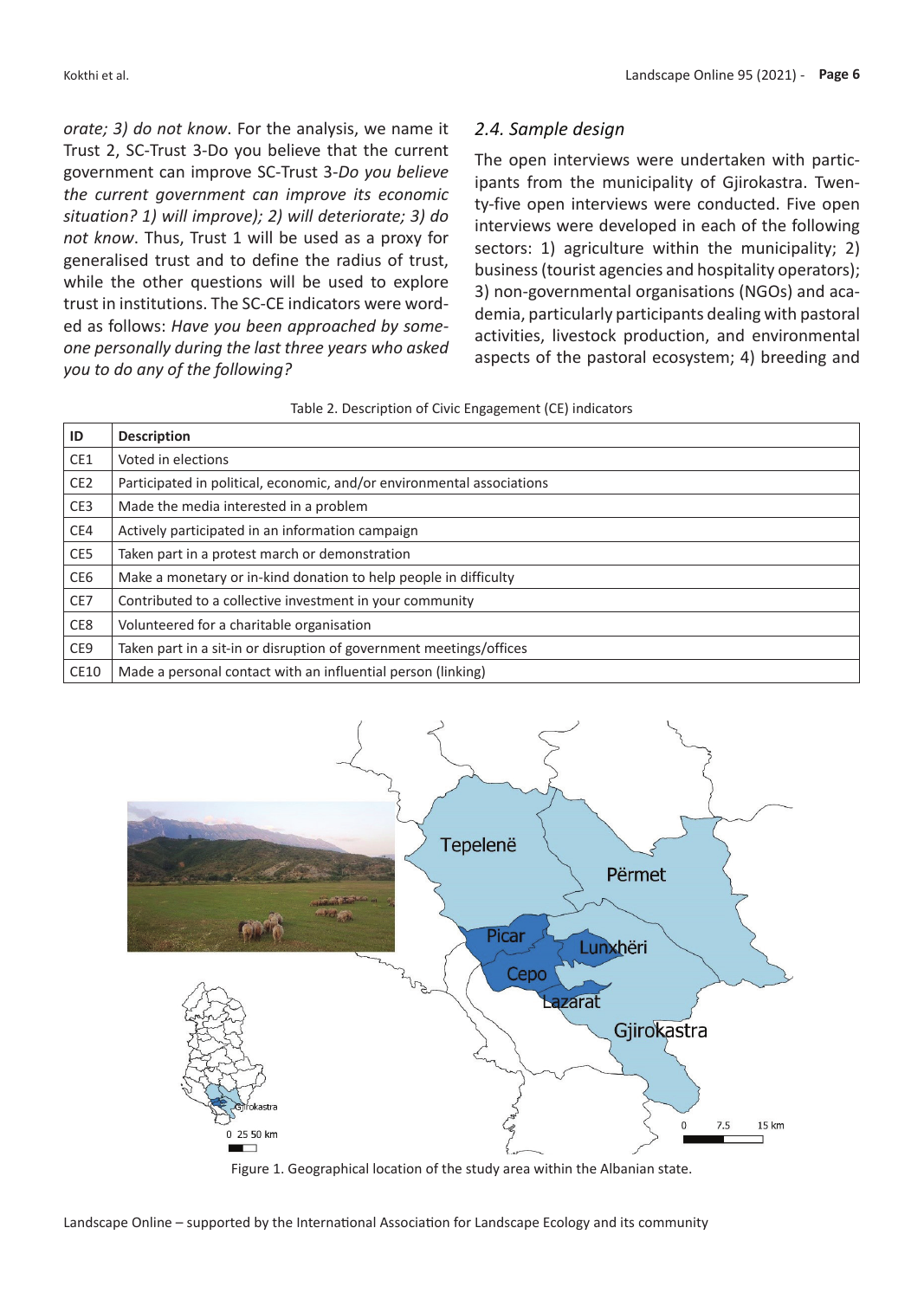cheese production participants; and 5) public policy sector dealing with agriculture and the environment (Ministry of Agriculture and Rural Development and Ministry of Environment in Albania).

The interviews conducted with breeders and cheese producers took place in four administrative units of the municipality of Gjirokastra (Figure 1).

Random sampling was applied through a two step-cluster procedure. Cluster sampling was performed as follows: the population of the Gjirokastra is divided into four clusters named 1. Cepo, 2. Lazarat, 3. Picari, and 4. Lunxheri. These clusters represent the most important cheese production units of the Gjirokastra region due to the number of breeders and producers. These units were also selected because they represent the most important units in the region for breeding and cheese production, mainly in hilly and mountainous areas (Figure 1).

Next, two-stage sampling was applied, with a subset of respondents within selected clusters randomly selected and then included in the sample. One hundred one structured interviews were carried out of 91 breeders and ten cheese producers. 40% of the interviews were completed in Cepo, 23% in Lazarat, 19% in Lunxheri, and 18% in Picar. The participants corresponded to the following age groups: about 33% were 24-45 years old, 52% were 45-60, and 15% were over 60 years old, representing the group ages living in rural Albania. Concerning their education level, about 51% of the respondents had completed school (12 years), 42% had a lower level (up to 8 years), and 7% had a university degree. The following sections will discuss the level of education, age, profession, geographical location, and perceptual mapping on the ES.

### *2.5. Social capital and ES perceptions regression analysis*

As previously mentioned, it is assumed that attention to the environment and PES implementation also requires an important stock of SC. In that regard, we have explored the interaction between the SC and ES importance scores. The ordinal regression method is used to model the relationship between ES importance scores and a set of explanatory variables. Our dependent variable (ES importance scale)

is an ordinal outcome with five levels (1, 2, 3, 4, 5); five logits will be modelled, one for each cut point.

Let fi (xi)...fk (xk) denote the response probabilities at values for a set of explanatory variables. Cumulative probabilities are formed as follows:

 $Fk = P(Y < k / xi) = fi(xi) + ...fk(xi), k = 1, 2, ..., K-1$ 

Cumulative logits are then formed as follows:

Lk=Logit (Fk (xi) = $log($ , k=1,2....K-1 Letting Lk(xi)= $log$ it〔(Fk (xi)〕, where Fk (xi) is the cumulative probability up to, and including, category k, the proportional Odds model (McCullagh & Nelder, 1989) can be expressed as follows :Lk (xi)= αk+βk(xi), k=1,2....K-1

The  $\alpha$  parameters are the intercepts of cut points. The parameter vector β expresses the regression coefficients for the covariate vector xi. This model's inherent proportional odd assumption states that the cumulative odd ratio for any two covariate values is constant across response categories. The interpretation of the estimates is as follows: for β>0, the odd ratio  $e^{-\beta}$  <1, meaning that higher cumulative scores are more likely than lower ones, for β=0, the odd ratio e<sup>-β</sup> =1 suggests that high cumulative scores are equally likely to low cumulative scores and, finally, for β<0 the odd ratio  $e^{-\beta}$  >1 lower cumulative scores are more likely than higher cumulative scores.

The model that was tested is as follows:

# **Y(ES Importance score)= α +β<sup>1</sup> Age +β<sup>2</sup> Education +β<sup>3</sup> Trust1 +β<sup>4</sup> Trust2 + β<sup>4</sup> Trust3+ β<sup>5</sup> CE+e**

R² Nagelkerke (1991) coefficient of determination shows that the considered explanatory variables explain an important variation in all computed models. The test of parallel lines is also presented. The null hypothesis tested here is that the corresponding regression coefficients are equal across all levels of the response variable.

# **3 Results**

The present research shows that 90% of respondents (respondents from the five sectors, see sample design) think that pastoral activity has an important impact on the environment(either positive or negative). About 80% argue that the well-managed ac-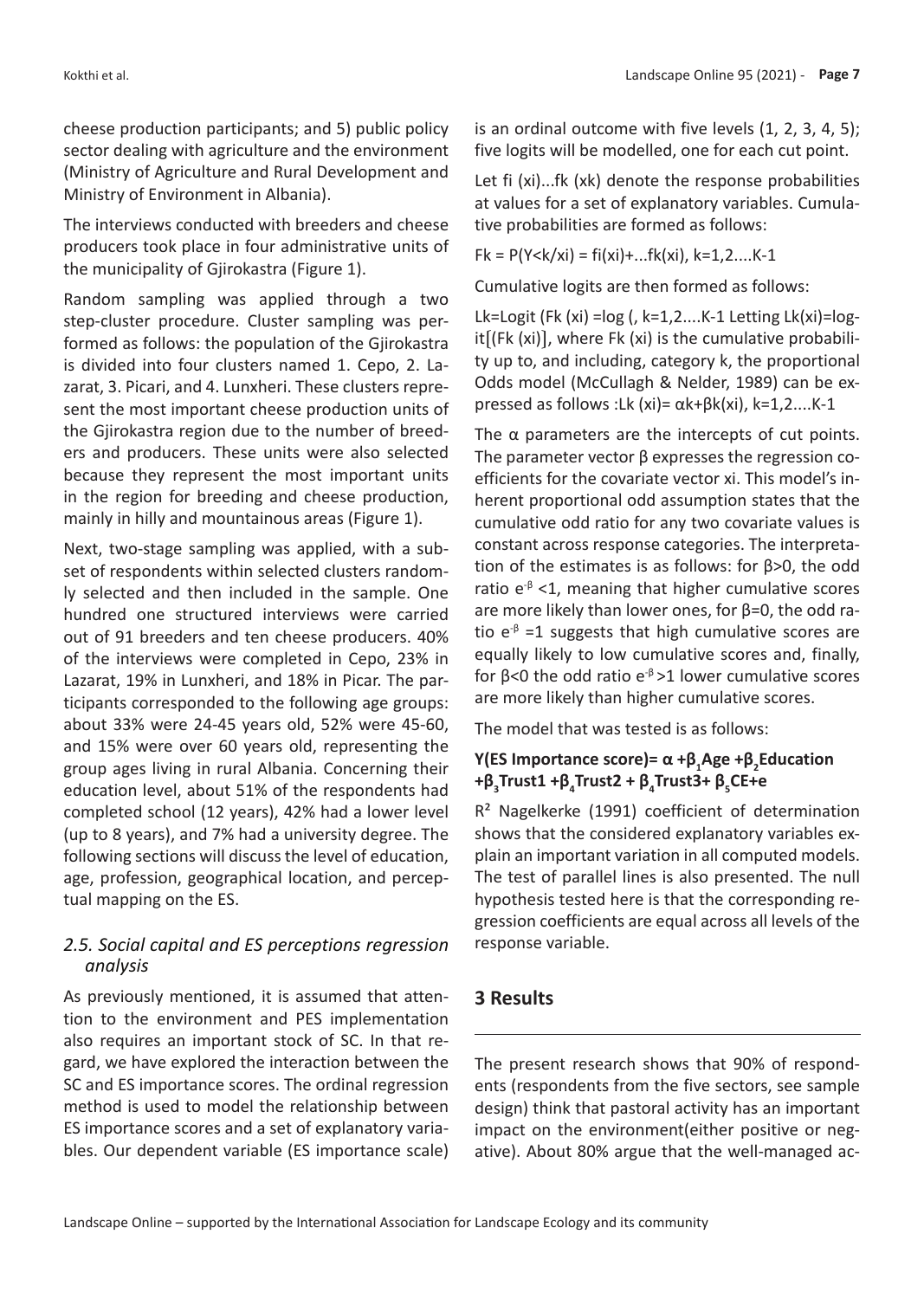



tivity will have a positive outcome. An analysis of the open interviews on the ES provided by pastoral ecosystem stakeholders show contradictory results. 50% of respondents (representing the public sector nationally and locally) noted that pastoral activity is responsible for deforestation and air pollution. In contrast, the other 50% representing the business sector and pastoralists, claim that pastoral activity is responsible for fire prevention, biodiversity conservation, and carbon sequestration. 80% consider the following to be very important: pastoral activities support the continuity of the tradition in the area, safeguard the reputation of the area, generate income, influences tourism development, and furnish high value-added products in the market compared to other extensive agriculture products; further, it increases employment in the area.

Other environmental services linked to pastoralism were mentioned, such as protecting forests from fire, forest vegetation improvements, grazing renovation, soil enrichment, erosion protection, etc. The respondents also indicated that breeders are not aware of the goods and services offered from their ecosystem and the reciprocal benefits they bring to the environment. The primary beneficiaries of pastoral goods and services were the breeding sector, the communities of these areas, and the agriculture sector. The products offered by pastoralism are linked to livestock production and dairy and organic fertilisers for the agriculture sector and grazing quality.

The results indicate low social capital stock in the area (Figure 2). About 57% of participants indicated that they would leave their farm in the care of family members, and 25% trusted their nearest neighbours; the remainder did not know how they would behave in such a situation, showing a narrow radius of trust. Regarding trust in institutions, 30% of participants felt that the current economic situation would improve, while 70% perceived the contrary. Additionally, 70% of the respondents perceive the country's economic and political deterioration situation in the future, and 30% did not know how to respond.

Regarding the perception of ES, the results indicate that most respondents consider that the pastoral ecosystem provides cultural and socio-economic services (Figure 3). The respondents disagreed with the statements that pastoral ES increases deforestation and pollution. Moreover, the breeders strongly favoured cultural ES such as tradition, image, and reputation. Socio-economic services, such as employment, income generation, and tourism development, were ranked second, ranking environmental services third. However, it is interesting to compare the ES within and between ES categories to understand the perceptions of identified pastoral ES.

When comparing ecological ES such as biodiversity conservation, carbon sequestration, fire prevention, etc., the Wilcoxon signed-rank mean paired t-test (pvalue= (0. 05) shows that participants did not differentiate between fire prevention and biodiversi-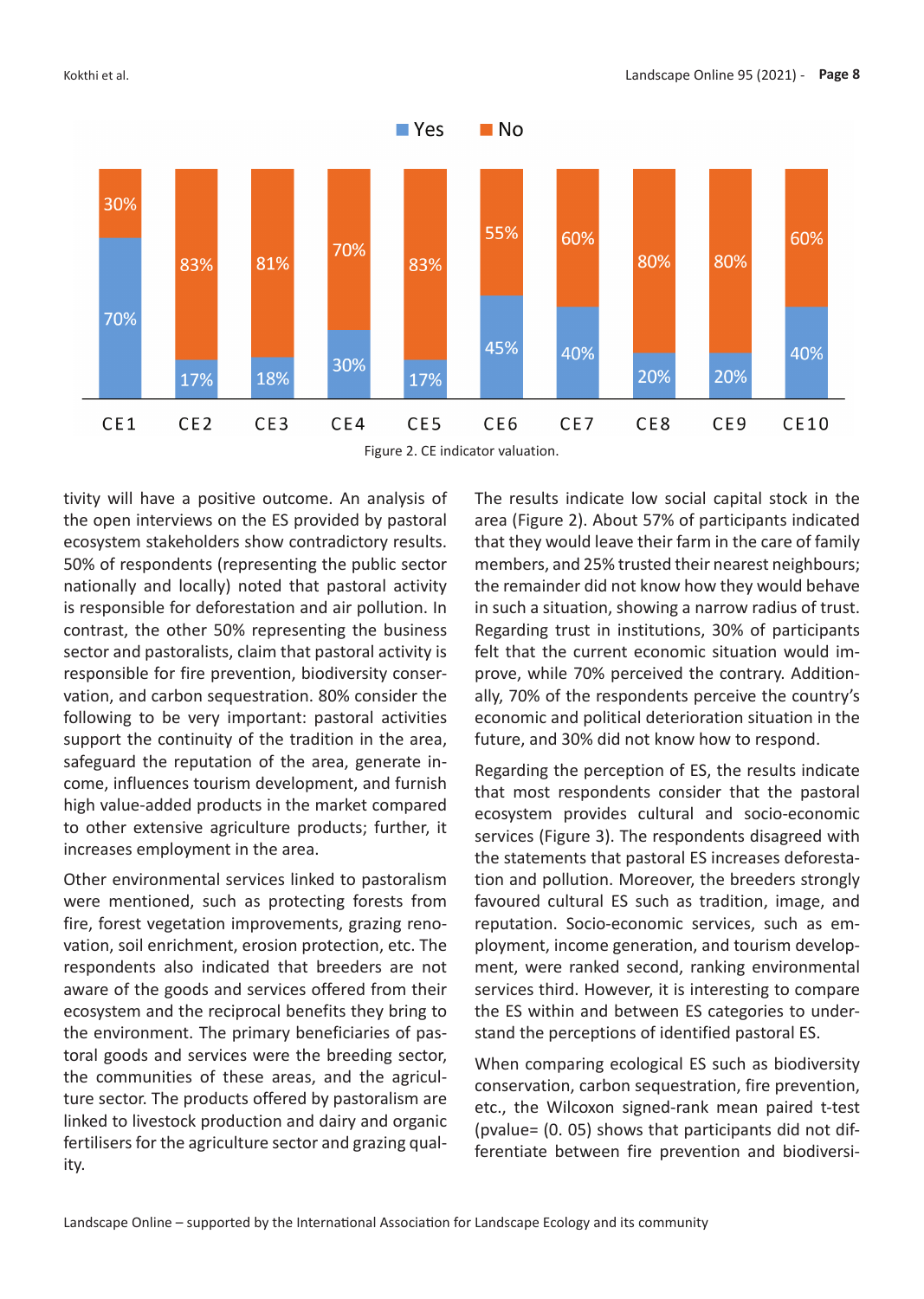

Figure 3. Pastoral ES perceptions

ty conservation by assigning the same importance score (Z(value)=-1.809; p(value)=0.07). While comparing fire prevention to carbon sequestration, the participants displayed a stronger inclination toward the first (Z(value)=-3.651; p(value)=0.000)). These results are linked to information clarity, as fire prevention is more explicit to breeders than biodiversity conservation or carbon sequestration. The lack of information about these services increases the difficulties encountered in channelling these services in future market transactions (i.e. PES). These results also reflect a typology of the pastoral ES in the area.

| <b>SC Variables</b>         | <b>Deforestation</b>            |             | <b>Biodiversity</b>    |             | <b>Pollution</b>                 |              | <b>Fire prevention</b> |             |
|-----------------------------|---------------------------------|-------------|------------------------|-------------|----------------------------------|--------------|------------------------|-------------|
|                             | β                               | <b>OR</b>   | β                      | <b>OR</b>   | β                                | <b>OR</b>    | β                      | <b>OR</b>   |
| Trust 1                     | $-20.334**$                     | $\mathbf 0$ | $-19.600**$            | $\mathbf 0$ | $-1.5326$                        | 0.216        | $-18.491**$            | $\mathbf 0$ |
| Trust 2                     | $-0.895$                        | 0.408       | 0.178                  | 1.194       | 1.025                            | 2.787        | $-0.23$                | 0.794       |
| Trust 3                     | 1.244                           | 3.471       | $-21.212$              | 0           | $2.591*$                         | 13.345       | $-18.176$              | $\mathbf 0$ |
| CE1                         | $-17.93$                        | $\Omega$    | $-0.097$               | 0.907       | $-18.752$                        | $\mathbf{0}$ | $-1.976$               | 0.139       |
| CE <sub>2</sub>             | $-0.404$                        | 0.668       | $-2.137*$              | 0.118       | $-0.047$                         | 0.954        | $-0.82$                | 0.44        |
| CE3                         | 1.348                           | 3.85        | $1.537*$               | 4.65        | $-1.342**$                       | 0.261        | 0.292                  | 1.339       |
| CE4                         | 0.517                           | 1.676       | $-0.295$               | 0.745       | $-0.305$                         | 0.737        | 0.142                  | 1.152       |
| CE5                         | $-1.041$                        | 0.353       | 0.401                  | 1.493       | $-0.2$                           | 0.818        | 0.153                  | 1.165       |
| CE6                         | 1.053                           | 2.868       | $-0.209$               | 0.811       | 0.759                            | 2.136        | $-1.074$               | 0.342       |
| CE7                         | $-0.064$                        | 0.938       | 0.938                  | 2.556       | 0.034                            | 1.034        | 0.797                  | 2.218       |
| CE8                         | 0.227                           | 1.255       | 0.956                  | 2.6         | 0.756                            | 2.129        | $-0.107$               | 0.899       |
| CE9                         | $-3.396**$                      | 0.033       | $-0.214$               | 0.808       | $-1.735**$                       | 0.176        | $2.026**$              | 7.584       |
| CE10                        | $2.340**$                       | 10.379      | $-1.580*$              | 0.206       | $1.591**$                        | 4.906        | $-2.026**$             | 0.132       |
| Model fitting<br>parameters | Chi-Square=46,173*              |             | Chi-Square= 56,677 *   |             | Chi-Square= $40,216*$            |              | Chi-Square= 38,770*    |             |
| Logit function              | $R^2 = 0,41$                    |             | $R^2 = 0,47$           |             | $R^2 = 0,36$                     |              | $R^2 = 0,36$           |             |
|                             | Test of parallel lines          |             | Test of parallel lines |             | Test of parallel lines           |              | Test of parallel lines |             |
|                             | Chi-Square=20,717 <sup>ns</sup> |             | Chi-Square= 8,448ns    |             | Chi-Square= 52,366 <sup>ns</sup> |              | Chi-Square= 57,033ns   |             |

Table 3. Results of proportional odds model results linked to environmental ES provided by the pastoral ecosystem and social capital indicators.

P=probability; ns=not significant (P>0.05); \* = P<0.05; \*\* = P<0.01; \*\*\* = P<0.001

Landscape Online – supported by the International Association for Landscape Ecology and its community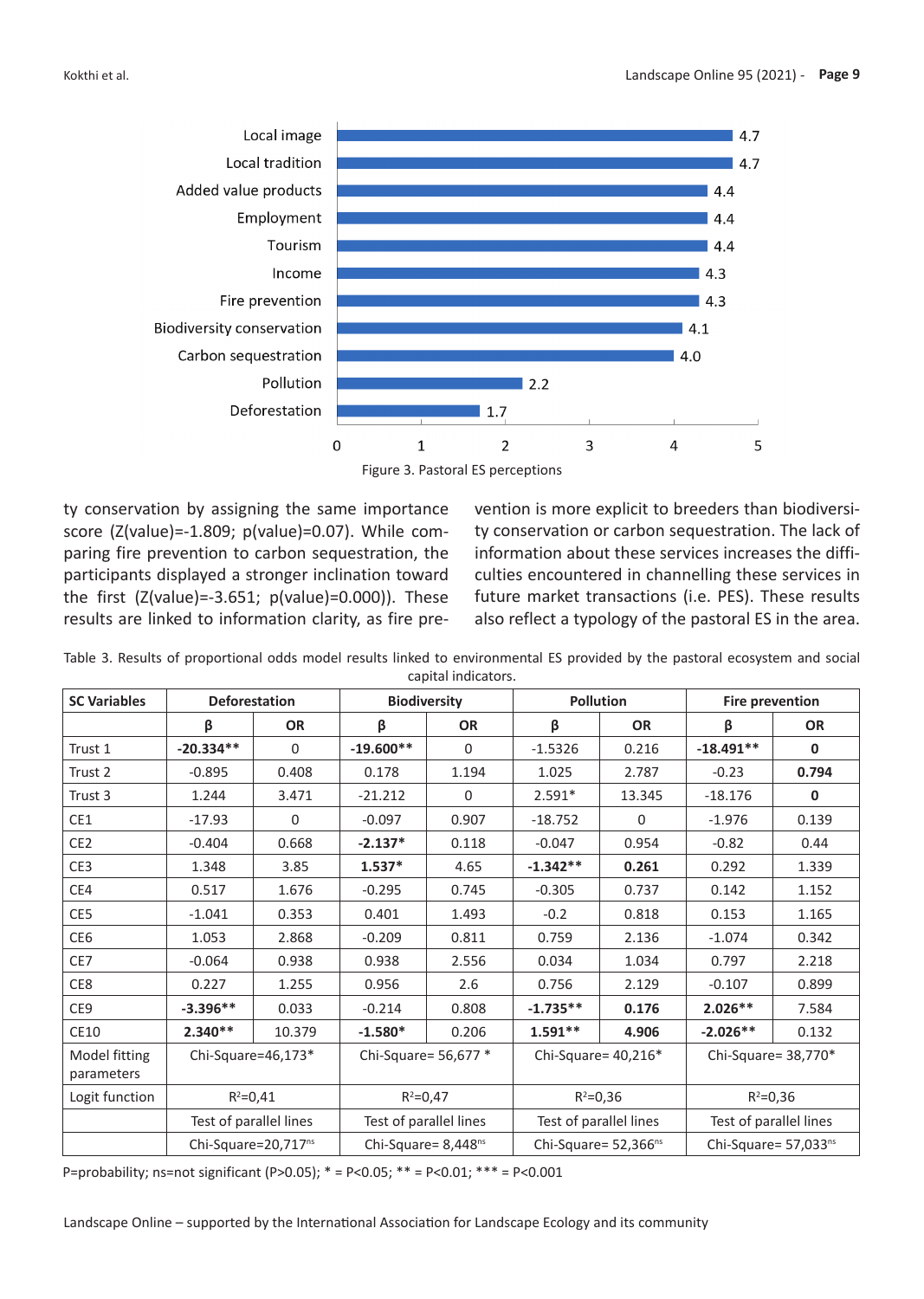Tradition conservation and good image/reputation achieve the highest score among all identified ES. Both show a significant statistical difference compared to all other considered ES. The comparison of the importance score attributed to carbon sequestration and income generation (Z(value)=-2.933; p(value)=0.003), employment (Z(value)=-4.088; p(value)=0.000), and tourism development (Z(value)=-4.208; p(value)=0.000) indicates that the participants attributed a higher score to socioeconomic services rather than carbon sequestration. The same results are observed when comparing the following biodiversity-income generation (Z(value)=-1.953; p(value)=0.05), biodiversity-employment (Z(value)=-3.239; p(value)=0.001), biodiversity-tourism development (Z(value)=-3.124; p(value)=0.002). The comparison of fire prevention with socio-economic services shows no difference between these (income generation, tourism development). That said, when employment is considered, fire prevention scored lower. These results show what is important to the participants from the pastoral community (breeders

and cheese producers). The strong inclination towards cultural ES and socio-economic services in the pastoral area of Gjirokastra indicates a lack of awareness of the local community in the environmental aspects of their ecosystem. This information provides public policy and extension services insights about the best communication strategy for PES and their potential future implementation in Albania.

When considering the interaction between SC and ES, the importance of environmental-linked ES, the radius of trust (Trust1) and linking SC (CE10) show a significant effect (Table 3). Participants showing a higher Linking SC and higher radius of trust are more likely to attribute high importance scores than participants who do not display those features. The estimation of parameters shows that in deforestation, biodiversity conservation, and fire prevention services, participants showing a higher radius of trust are more likely to confer very high importance to these services (Table 3). Regarding CE indicators, respondents with links to important key persons in the public administration (Linking SC) and who have

|                    | <b>Tradition</b>               |             | Image of the area                 |             | <b>High value-added products</b> |          |  |
|--------------------|--------------------------------|-------------|-----------------------------------|-------------|----------------------------------|----------|--|
| Variables          | β                              | Odds        | β                                 | Odds        | β                                | Odds     |  |
| Trust 1            | $-20.946**$                    | 0           | $-18.563$                         | 0           | $-20.609**$                      | $\Omega$ |  |
| Trust 2            | $-22.253**$                    | $\mathbf 0$ | $-21.539$                         | 0           | $-1.415$                         | 0.243    |  |
| Trust <sub>3</sub> | $-18.196*$                     | 0           | $-18.006$                         | $\mathbf 0$ | $-17.905$                        | 0        |  |
| CE1                | $-3.199$                       | 0.041       | $-20.854$                         | 0           | $-2.089$                         | 0.124    |  |
| CE <sub>2</sub>    | $-3.421*$                      | 0.033       | $-19.868$                         | 0           | $-2.108*$                        | 0.121    |  |
| CE <sub>3</sub>    | 1.694                          | 5.442       | $-2.123*$                         | 0.12        | 0.244                            | 1.276    |  |
| CE4                | $2.165*$                       | 8.718       | 1.057                             | 2.877       | $-0.14$                          | 0.869    |  |
| CE5                | $-2.187$                       | 0.112       | 0.609                             | 1.839       | $-0.159$                         | 0.853    |  |
| CE <sub>6</sub>    | $-2.923*$                      | 0.054       | $-3.540*$                         | 0.029       | $-1.139$                         | 0.32     |  |
| CE7                | $5.016**$                      | 150.799     | $-2.948*$                         | 0.052       | 0.638                            | 1.893    |  |
| CE8                | 0.287                          | 1.333       | 5.16                              | 174.157     | $-0.272$                         | 0.762    |  |
| CE9                | 1.168                          | 3.217       | 0.911                             | 2.488       | $2.289*$                         | 9.864    |  |
| <b>CE10</b>        | $-4.004*$                      | 0.018       | $-1.035$                          | 0.355       | $-2.351*$                        | 0.095    |  |
| Education          | 1.232                          | 3.427       | $-1.756*$                         | 0.173       | $2.416*$                         | 11.197   |  |
| Age                | $-0.777$                       | 0.46        | 3.985*                            | 53.804      | 0.972                            | 2.643    |  |
| Model fitting      | Chi-Square=52,226***           |             | Chi-Square= 41,855**              |             | Chi-Square= 54,698**             |          |  |
| parameters         | $R2 = 0,55$                    |             | $R^2 = 0,50$                      |             | $R^2 = 0,49$                     |          |  |
| Logit function     | Test of parallel lines         |             | Test of parallel lines            |             | Test of parallel lines           |          |  |
|                    | Chi-Square=9,989 <sup>ns</sup> |             | Chi-Square= $8,448$ <sup>ns</sup> |             | Chi-Square= 27,6222ns            |          |  |

Table 4. Results of proportional odds model results linked to Cultural ES provided by the pastoral ecosystem and social capital indicators.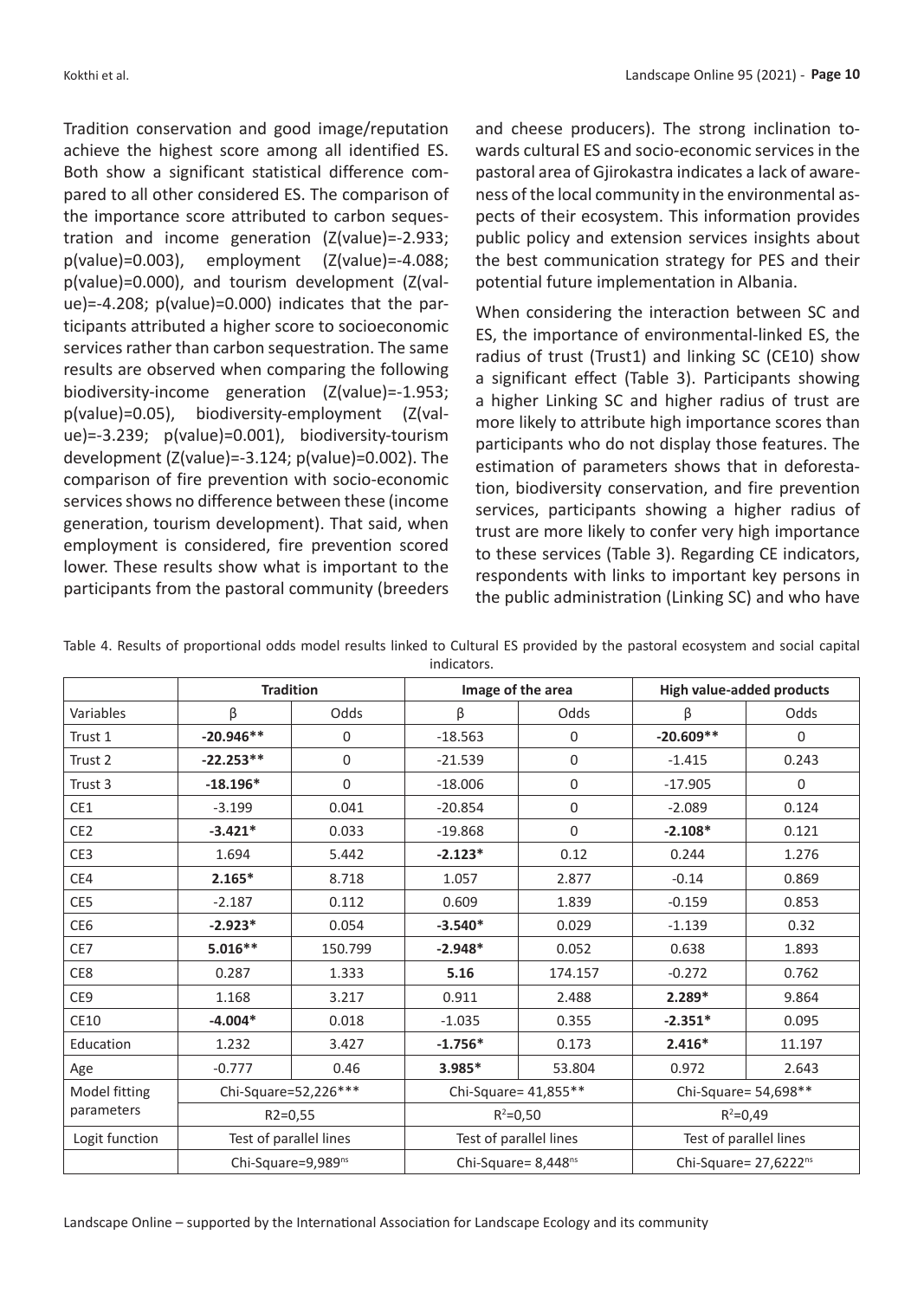participated in municipality meetings are keener to consider that deforestation is not linked to pastoral activities. Concerning carbon sequestration, the odds of ranking high importance is greater within the cohort of participants that brought a problem to the attention of the media (CE3). Trust in institutions seems not to affect the community's behaviour towards the identified environmental linked ES.

Pro-traditional values of the pastoral community are highly affected by Trust-SC and Civic Engagement-SC indicators (Table 4). High levels of trust characterise participants assigning higher scores to the traditional values of their pastoral ecosystem. Also, participants displaying a high radius of trust and high trust in institutions tend to give a higher score to the traditional aspects of the ecosystem. Regarding CE-SC indicators, participants who 1) have been members of environmental associations (CE2), 2) had actively participated in an information campaign (CE4), 3) made a monetary donation helping people in difficulty (CE6), 4) contributed to a collective investment in the community (CE7), and 5) arrayed higher Linking SC (CE10) are more likely to assign a higher score to preserve traditions such as the main ES supplied by the pastoral ecosystem (see Table 4). The demographics do not affect the importance score assigned to this ES. Thus, both SC's cognitive and structural SC's forms affect the traditional aspect of the pastoral ecosystem.

The image and high reputation of the area is another identified service linked to the pastoral ecosystem. The demographics and CE-SC affect the importance score assigned to this service. Highly educated, younger participants who 1) had brought a problem to the attention of the media (CE3) and 2) who had donated to people in difficulty (CE6), 3) contributed in kind and 4) made collective investments are more likely to assign a higher score to the image of the area. These findings indicate that the youngest and most educated participants perceive higher pastoral ecosystem equity due to the competitive advantage conferred by the image of the pastoral geographical area.

| ES                       | <b>Incomes</b>                  |             | <b>Employment</b>               |       |  |
|--------------------------|---------------------------------|-------------|---------------------------------|-------|--|
| Variables                | β                               | Odds        | β                               | Odds  |  |
| Trust 1                  | $-21.662**$                     | $\Omega$    | $-20.229**$                     | 0     |  |
| Trust 2                  | $-2.945*$                       | 0.053       | $-1.322$                        | 0.267 |  |
| Trust 3                  | $-18.166$                       | $\mathbf 0$ | $-17.74$                        | 0     |  |
| CE1                      | 1.862                           | 6.435       | $-1.301$                        | 0.272 |  |
| CE <sub>2</sub>          | $-1.307$                        | 0.271       | $-1.877*$                       | 0.153 |  |
| CE3                      | 0.342                           | 1.407       | $-0.273$                        | 0.761 |  |
| CE4                      | $-1.102$                        | 0.332       | 0.227                           | 1.255 |  |
| CE5                      | $-1.483$                        | 0.227       | $-0.488$                        | 0.614 |  |
| CE6                      | $-2.629*$                       | 0.072       | $-1.409*$                       | 0.245 |  |
| CE7                      | $2.433*$                        | 11.391      | $1.462*$                        | 4.313 |  |
| CE8                      | 0.89                            | 2.436       | 0.584                           | 1.793 |  |
| CE9                      | 0.751                           | 2.12        | $1.701*$                        | 5.481 |  |
| CE10                     | $-2.223*$                       | 0.108       | $-2.347*$                       | 0.096 |  |
| Education                | 1.317                           | 3.732       | 1.245                           | 3.472 |  |
| Age                      | $-0.141$                        | 0.868       | 0.24                            | 1.271 |  |
| Model fitting parameters | Chi-Square= 53,848**            |             | Chi-Square= 42,076 **           |       |  |
| Logit function           | $R^2 = 0,48$                    |             | $R2 = 0,40$                     |       |  |
|                          | Test of parallel lines          |             | Test of parallel lines          |       |  |
|                          | Chi-Square=42,267 <sup>ns</sup> |             | Chi-Square=32,301 <sup>ns</sup> |       |  |

Table 5. Results of proportional odds model results linked to socio-economic ES provided by the pastoral ecosystem and social capital indicators.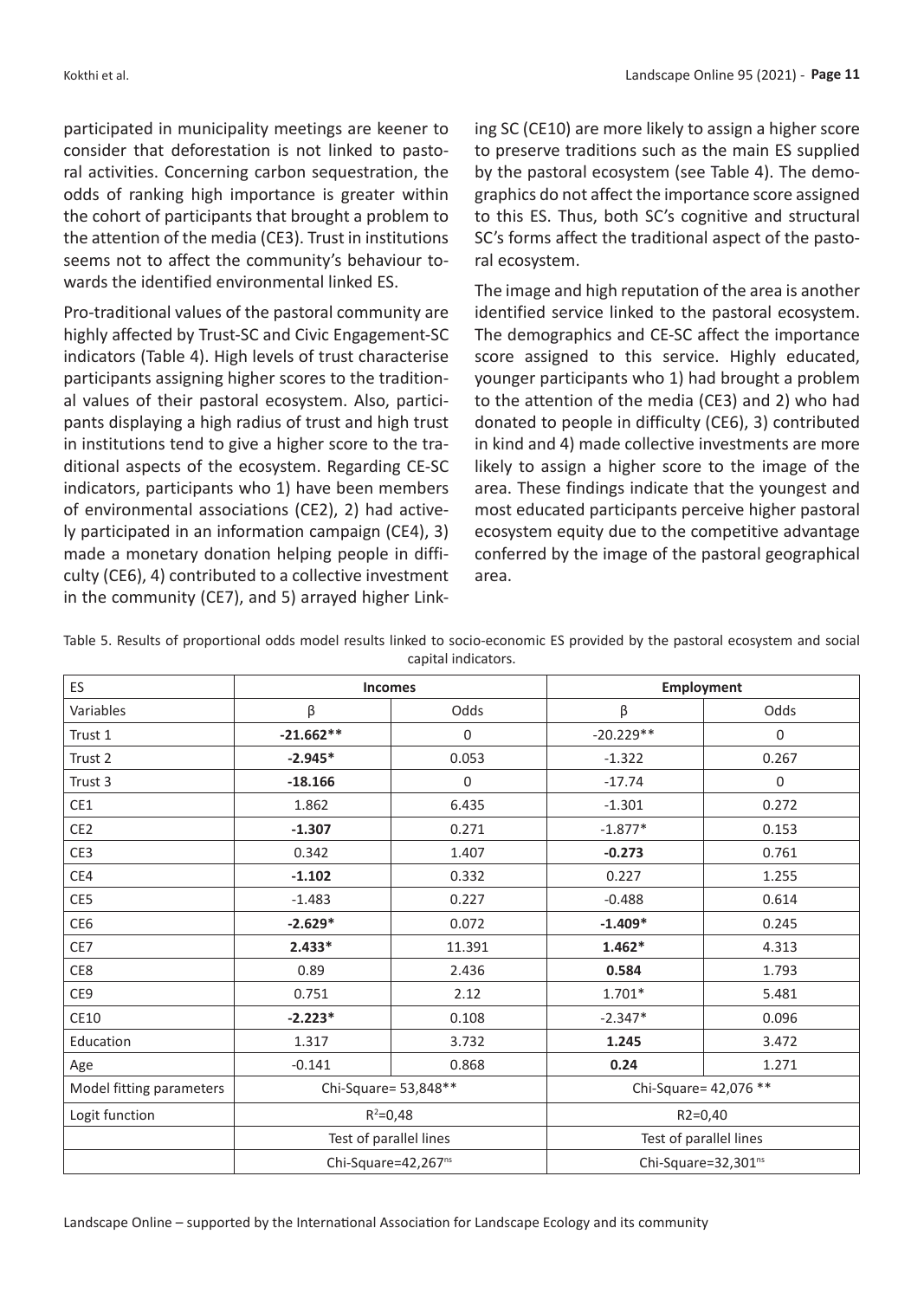Concerning the role of the pastoral ecosystem in generating incomes for the community, participants with a higher radius of trust and greater trust in actual institutions, who make donations, and investments to the community are more likely to assign higher importance to this aspect of the pastoral ecosystem (Table 5). Employment is another ES offered by pastoral activity. According to producers, pastoral activity is the main source of employment and influences agritourism development.

### **4 Discussion**

A review of the perceptions of local people studies shows that there are four distinct categories of insights that studies of local perceptions can provide to improve conservation policy and practice: 1) social impacts of conservation, 2) ecological outcomes of conservation, 3) legitimacy of conservation and the 4) social acceptability of environmental management (Bennett, 2016). In the present research, we propose a baseline that considers a perceptual map on the importance of different ES identified in a particular territory. This type of analysis is a preliminary step in an ecosystem where de facto no conservation is available. The ecosystem stakeholders' perception analysis is the first step in every conservation strategy and practice since the innovations from the agroecology perspective need the application of participatory design processes. Indeed, four segments of stakeholders identified three types of ES, which might be enriched by three dimensions of SC, trust, CE and linking.

Although engaging in ES markets is not an easy task at the community level, significant barriers might include a lack of SC, no administrative capacity, and limited previous experience with market transactions. Despite these hurdles, participation (CE) and the linking SC effect in increasing awareness might be used to channel communication efforts towards environmental ES in the agropastoral ecosystem that can be facilitated by providing clear guidance on the management options that will yield payments, access to extensions and technical assistance, and capacity building for local institutions. As previously mentioned, Milder et al. (2010) estimate that low-income households could participate by 2030 in markets for biodiversity conservation, which could benefit 10–15 million people and carbon sequestration (25–50 million people). In this regard, the adapted replication of developed countries' frameworks may enable rural people to benefit from these instruments. Indeed, two patterns are observed from the analysis of the importance score of pastoral ES and the linkage with SC indicators. The first indicates that the importance scores of ES linked to the environment are generally affected by structural SC. In this respect, linking SC shows that people displaying this feature are more likely to assign higher importance to ecological ES, such as biodiversity conservation, carbon sequestration, and fire prevention. These findings demonstrate that participation, especially in CE activities, can play an important role in raising awareness of the importance of ES linked to the pastoral ecosystem.

Through participation, the suppliers of pastoral ES can access information regarding ES and existing PES schemes. Secondly, the cultural ES identified in this study relates to pastoral services, i.e., help maintain the tradition in the area and enhance the reputation and good image of the area; they are affected by cognitive and structural social capital. Participants showing a high ranking for SC (both types) are more likely to assign a higher importance score to the cultural pastoral ES. Moreover, young and well-educated participants offer higher scores to these services and consider the pastoral ecosystem the main component of creating a unique selling proposition for the area. These results are also in line with the consumer side (Imami et al., 2016; Kokthi et al., 2016; Kokthi & Kruja, 2017a). The cultural ingredient of pastoral ES validates the socio-ecological feature and importance of human activity. This is evident in Mediterranean (developing) countries where cultural ES are more recognisable than environmental ES.

The increase of SC through the Linking dimension can enhance ES identification and development, not only those linked to traditional aspect, high value-added, image and reputation but also those linked to environment. The Linking dimension of SC can produce a snowball effect in recognising the typology of the ES through the dissemination of the information in both directions. To policymakers from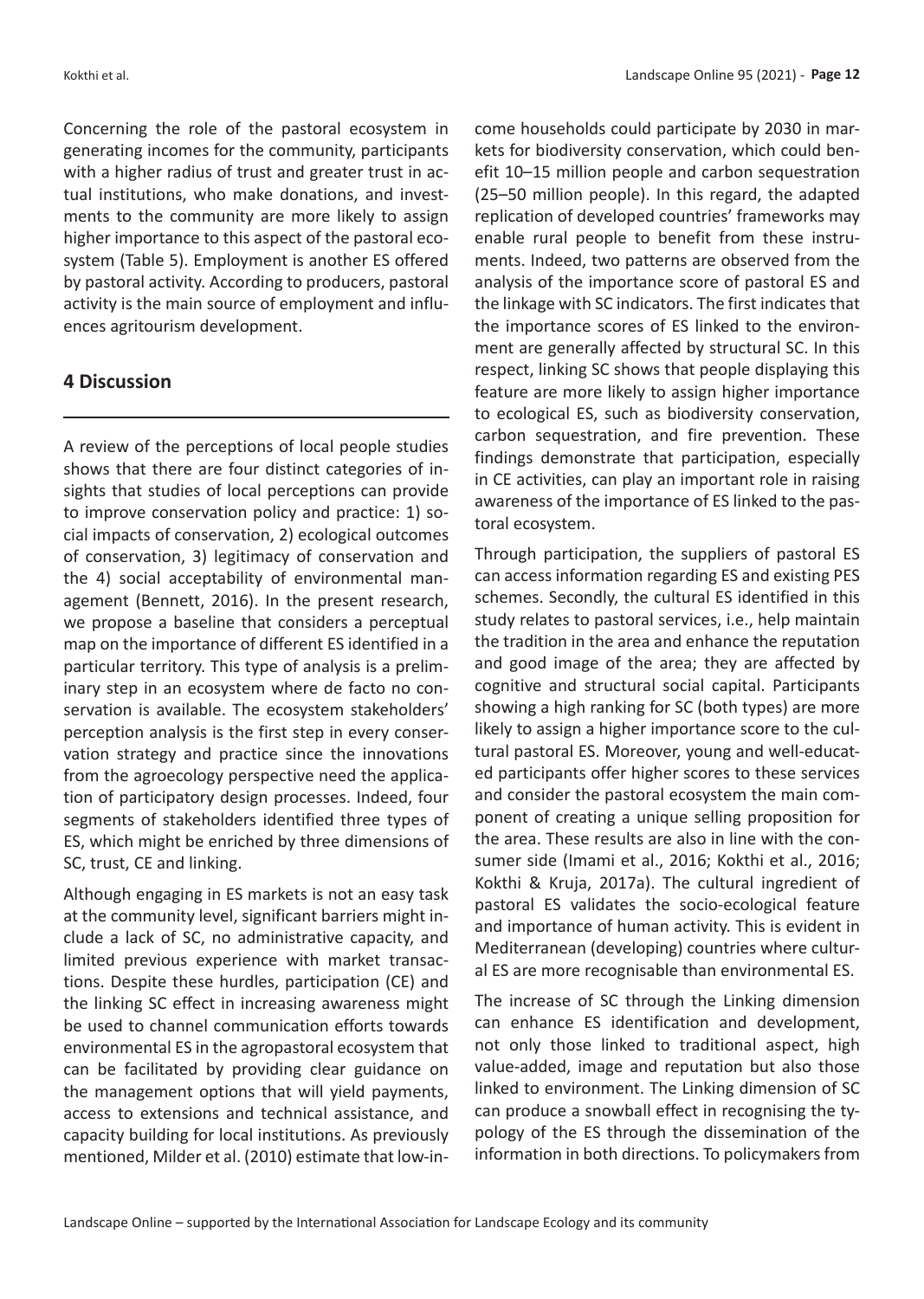one side and the stakeholders of the pastoral ecosystem. Also, the participants having a higher radius of trust and linking SC can play an important role in ES market anticipation. Furthermore, the pastoral ecosystem encompasses unique resources at the core of long-term future marketing through Origin Bounded Brand Equity (OBBE) (Kokthi & Kruja, 2017b). The uniqueness of place and people applying traditional knowledge in a specific ecosystem gives birth to place food systems, including practices such as local branding, short food supply chains, geographic indications, etc. Plieninger et al. (2018) show that place food networks foster biocultural diversity in landscapes and CE plays a pivotal role. The authors mentioned above describe the biocultural dimension of ecosystems as conceptually emerging from an anthropological viewpoint in which human societies adapt to the diverse biological conditions in which they live.

Additionally, biocultural diversity is influenced by the relationship between traditional knowledge, biological diversity, and cultural diversity (Plieninger et al., 2018). In the present study, the tradition, image of the area, and value-added products are highly evaluated. In recent research developed in the same pastoral ecosystem, analysing the applicability of a place food system such as the Geographical Indications (GI) from the lenses of SC indicates that CE is pivotal in the future implementation of GI (Kokthi et al., 2021).

Moreover, high cultural values inherent in traditional food systems optimise the chances for vulnerable populations to adapt to changing conditions, and biodiversity can be conserved and enhanced through rational use within a broad-based developmental focus on small-scale and low-input production (Johns & Sthapit, 2004). This study shows that agroecology principles might offer a potential scenario in the development of agropastoral areas, especially in countries with small size agriculture patterns such as Albania, where the development of agriculture cannot be based on an intensified productivist scenario.

In a nutshell, ES and SC interactions need further operationalisation that considers, at the same time, SC, agroecology and food place networks such as OBBE extended to environmental ecosystems services. Mutual consideration of biocultural diversity, food and environment can guide policy, research, integrated communications, and applied action in developing countries.

# **5 Conclusions**

The analysis of pastoral community perceptions in the south of Albania on the ES provided by their ecosystem anticipates a clear categorisation of ES of cultural, ecological and socio-economic factors. Cultural ES, such as the conservation of tradition and image/reputation, scored higher than ecological services such as fire prevention, biodiversity, and carbon sequestration. These services are also scored higher when compared to economic services such as income generation, employment, and tourism development. These findings will help policymakers steer communication strategies towards awareness raising of existing environmental conservation schemes such as PES and the role of local institutions in the identification process of pastoral ES systems. In this regard, the concept of nature-based solutions could also apply to socio-ecological ecosystems, such as agropastoral ones; local communities could be reattributed for these solutions. Scientific research documenting the links between ecosystem functioning and human well-being can motivate demand for ES by helping prospective beneficiaries understand the importance of investing in such services.

# **References**

- Albaum, G. (1997). The Likert Scale Revisited. Market Research Society. Journal., 39(2), 1–21. DOI: 10.1177/147078539703900202
- Alló, M., Igleasias, E., Loureiro, M. L., Alló, M., Igleasias, E., & Loureiro, M. L. (2013). Farmers' preferences and social capital towards agrienvironmental schemes for protecting birds. DOI: 10.22004/AG.ECON.150620
- Alvarez, E. C., & Romai, J. R. (2017). Measuring Social Capital: Further insights. Gaceta Sanitaria, 31(1), 57–61.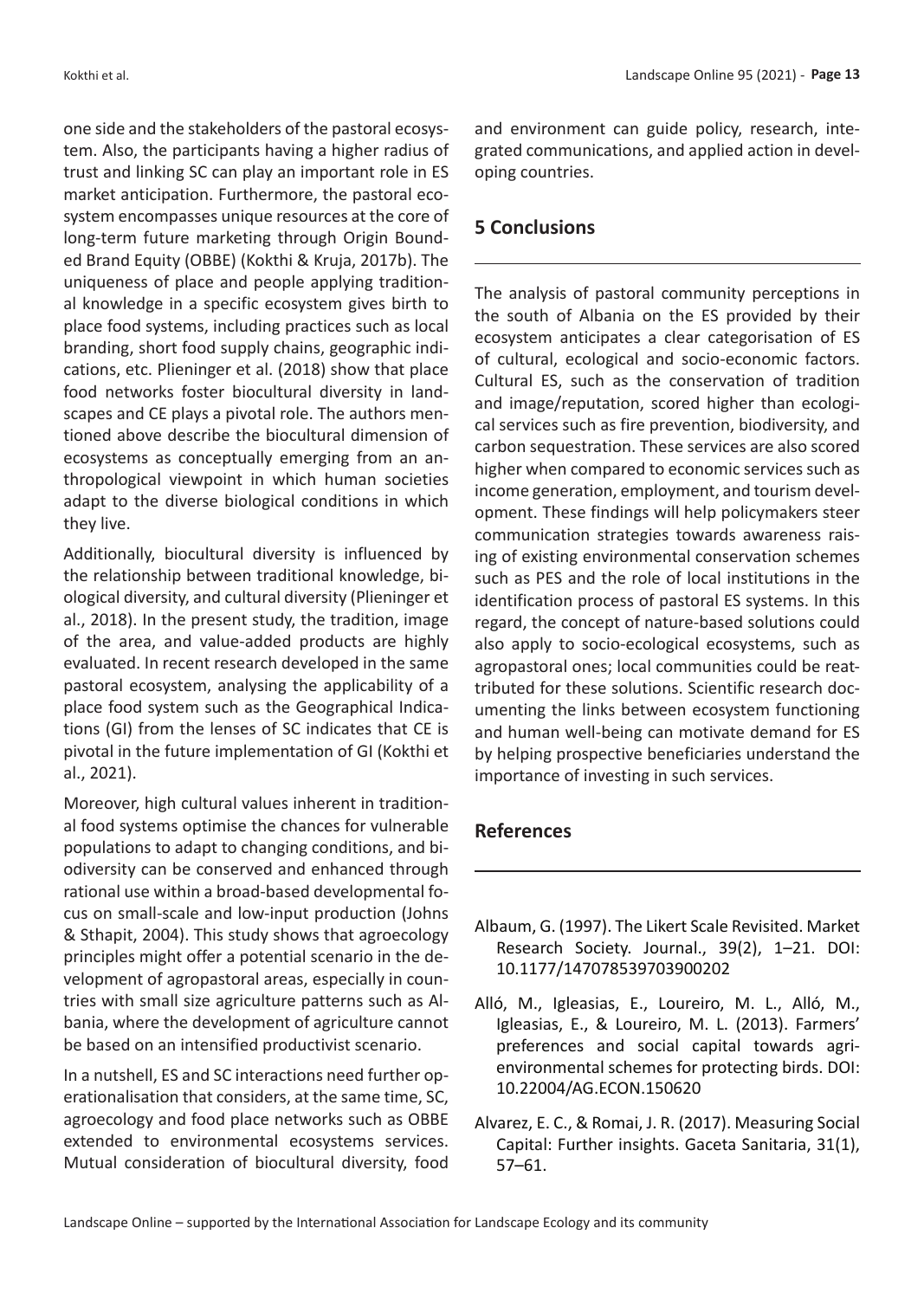- Amézquita, M. C., Ibrahim, M., Llanderal, T., Buurman, P., & Amézquita, E. (2004). Carbon Sequestration in Pastures, Silvo-Pastoral Systems and Forests in Four Regions of the Latin American Tropics. Journal of Sustainable Forestry, 21(1), 31–49. DOI: 10.1300/J091v21n01\_02
- Antle, J. M., & Diagana, B. (2003). Creating Incentives for the Adoption of Sustainable Agricultural Practices in Developing Countries: The Role of Soil Carbon Sequestration. American Journal of Agricultural Economics, 85(5), 1178–1184. JSTOR.
- Antle, J. M., & Stoorvogel, J. J. (2008). Agricultural carbon sequestration, poverty, and sustainability. Environment and Development Economics, 13(3), 327–352. DOI: 10.1017/S1355770X08004324
- Assouma, M. H., Lecomte, P., Corniaux, C., Hiernaux, P., Ickowicz, A., & Vayssières, J. (2019). Territoires d'élevage pastoral au Sahel: Un bilan carbone avec un potentiel inattendu d'atténuation du changement climatique. Perspective, 52, 1–4. DOI: 10.19182/agritrop/00082
- Barnaud, C., Corbera, E., Muradian, R., Salliou, N., Sirami, C., Vialatte, A., Choisis, J.-P., Dendoncker, N., Mathevet, R., Moreau, C., Reyes-García, V., Boada, M., Deconchat, M., Cibien, C., Garnier, S., Maneja, R., & Antona, M. (2018). Ecosystem services, social interdependencies, and collective action. Ecology and Society, 23(1). JSTOR. URL: www.jstor.org/stable/26799064
- Barnes-Mauthe, M., Oleson, K. L. L., Brander, L. M., Zafindrasilivonona, B., Oliver, T. A., & van Beukering, P. (2015). Social capital as an ecosystem service: Evidence from a locally managed marine area. Ecosystem Services, 16, 283–293. DOI: 10.1016/j.ecoser.2014.10.009
- Bennett, N. J. (2016). Using perceptions as evidence to improve conservation and environmental management: Perceptions and Conservation. Conservation Biology, 30(3), 582–592. DOI: 10.1111/cobi.12681
- Berthet, E. T. A., Barnaud, C., Girard, N., Labatut, J., & Martin, G. (2016). How to foster agroecological innovations? A comparison of participatory design methods. Journal of Environmental

Planning and Management, 59(2), 280–301. DOI: 10.1080/09640568.2015.1009627

- Bigando, É., & Charbonneau, M. (2017). Et si le paysage était au service de l'éleveur ?: Le rapport au paysage d'éleveurs de la montagne bascobéarnaise. Projets de Paysage, 17. DOI: 10.4000/ paysage.4227
- Bouma, J., Bulte, E., & van Soest, D. (2008). Trust and cooperation: Social capital and community resource management. Journal of Environmental Economics and Management, 56(2), 155–166. DOI: 10.1016/j.jeem.2008.03.004
- Brehm, J., & Rahn, W. (1997). Individual-Level Evidence for the Causes and Consequences of Social Capital\*. American Journal of Political Science, 41(3), 999.
- Callois, J. M. (2004). SOCIAL CAPITAL AND LOCAL ECONO1VIIC DEVELOPMENT An applicaton to French rural areas. Revue D`Economie Regionale et Urbaine, 4, 551–578.
- Callois, J. M., & Aubert, F. (2007). Towards Indicators of Social Capital for Regional Development Issues: The Case of French Rural Areas. Regional Studies, 41(06), 809–821.
- Cranford, M., & Mourato, S. (2011). Community conservation and a two-stage approach to payments for ecosystem services. Ecological Economics, 71, 89–98. DOI: 10.1016/j. ecolecon.2011.08.007
- Dong, S. (2016). Overview: Pastoralism in the World. In S. Dong, K.-A. S. Kassam, J. F. Tourrand, & R. B. Boone (Eds.), Building Resilience of Human-Natural Systems of Pastoralism in the Developing World (pp. 1–37). Springer International Publishing. DOI: 10.1007/978-3-319-30732-9\_1
- Dong, S., Wen, L., Liu, S., Zhang, X., Lassoie, J. P., Yi, S., Li, X., Li, J., & Li, Y. (2011). Vulnerability of Worldwide Pastoralism to Global Changes and Interdisciplinary Strategies for Sustainable Pastoralism. Ecology and Society, 16(2). JSTOR. URL: www.jstor.org/stable/26268902
- Dumont, B., Ryschawy, J., Duru, M., Benoit, M., Chatellier, V., Delaby, L., Donnars, C., Dupraz, P., Lemauviel-Lavenant, S., Méda, B., Vollet, D., &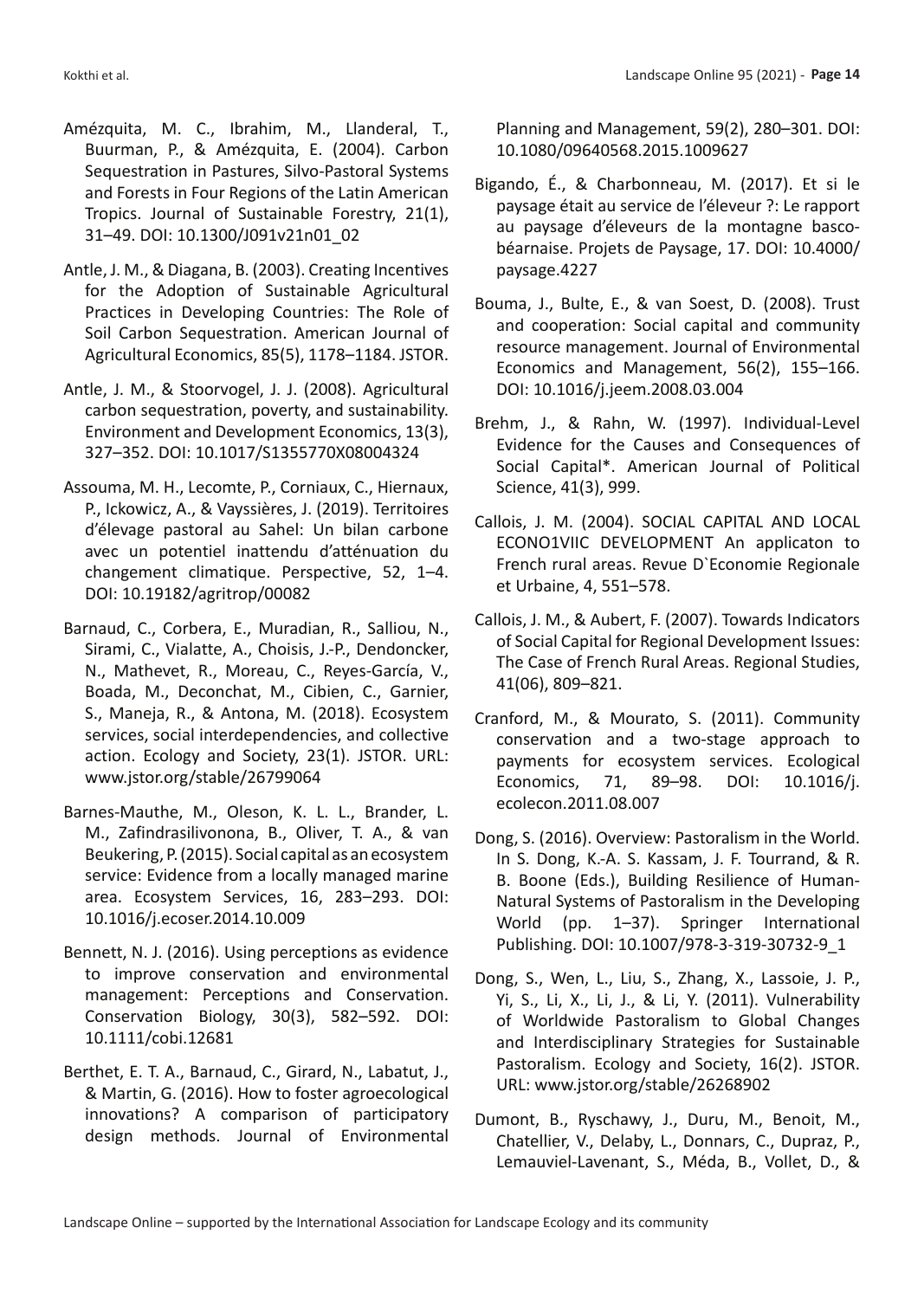Sabatier, R. (2019). Review: Associations among goods, impacts and ecosystem services provided by livestock farming. Animal, 13(8), 1773–1784. DOI: 10.1017/S1751731118002586

- Fisher, B., Turner, R. K., & Morling, P. (2009). Defining and classifying ecosystem services for decision making. Ecological Economics, 68(3), 643–653. DOI: 10.1016/j.ecolecon.2008.09.014
- Gómez-Baggethun, E., de Groot, R., Lomas, P. L., & Montes, C. (2010). The history of ecosystem services in economic theory and practice: From early notions to markets and payment schemes. Ecological Economics, 69(6), 1209–1218. DOI: 10.1016/j.ecolecon.2009.11.007
- Graff-Zivin, J., & Lipper, L. (2008). Poverty, risk, and the supply of soil carbon sequestration. Environment and Development Economics, 13(3), 353–373. DOI: 10.1017/S1355770X08004300
- Hejnowicz, A. P., Raffaelli, D. G., Rudd, M. A., & White, P. C. L. (2014). Evaluating the outcomes of payments for ecosystem services programmes using a capital asset framework. Ecosystem Services, 9, 83–97. DOI: 10.1016/j. ecoser.2014.05.001
- Helliwell, J. F., & Putnam, R. D. (1995). Economic Growth and Social Capital in Itali. Eastern Economic Journal, 3, 295–307.
- Huntsinger, L., & Oviedo, J. L. (2014). Ecosystem Services are Social–ecological Services in a Traditional Pastoral System: The Case of California's Mediterranean Rangelands. Ecology and Society, 19(1), art8. DOI: 10.5751/ES-06143-190108
- Imami, D., Skreli, E., Zhllima, E., Canavari, M., Chan, C., & Cela, A. (2016). Analysis of consumers' preferences for typical local cheese in Albania applying conjoint analysis. 3, 49–55.
- Ishihara, H. (2018). Relational values from a cultural valuation perspective: How can sociology contribute to the evaluation of ecosystem services? Current Opinion in Environmental Sustainability, 35, 61–68. DOI: 10.1016/j. cosust.2018.10.016
- Jenkins, M., Scherr, S. J., & Inbar, M. (2004). Markets for Biodiversity Services: Potential Roles and Challenges. Environment: Science and Policy for Sustainable Development, 46(6), 32–42. DOI: 10.1080/00139157.2004.10545160
- Johns, T., & Sthapit, B. R. (2004). Biocultural Diversity in the Sustainability of Developing-Country Food Systems. Food and Nutrition Bulletin, 25(2), 143– 155. DOI: 10.1177/156482650402500207
- Kenter, J. O., O'Brien, L., Hockley, N., Ravenscroft, N., Fazey, I., Irvine, K. N., Reed, M. S., Christie, M., Brady, E., Bryce, R., Church, A., Cooper, N., Davies, A., Evely, A., Everard, M., Fish, R., Fisher, J. A., Jobstvogt, N., Molloy, C., … Williams, S. (2015). What are shared and social values of ecosystems? Ecological Economics, 111, 86–99. DOI: 10.1016/j. ecolecon.2015.01.006
- Kokthi, E., Bermúdez, I. V., & Limón, M. G. (2016). Predicting willingness to pay for geographical origin in Albania: A logistic approach. New Medit, 15(2), 63–69.
- Kokthi, E., Guri, G., & Muco, E. (2021). Assessing the applicability of geographical indications from the social capital analysis perspective: Evidences from Albania. Economics & Sociology, 14(3), 32– 53. DOI: 10.14254/2071-789X.2021/14-3/2
- Kokthi, E., & Kruja, D. (2017a). Consumer Expectations for Geographical Origin: Eliciting Willingness to Pay (WTP) Using the Disconfirmation of Expectation Theory (EDT). Journal of Food Products Marketing, 23(8), 873–889. DOI: 10.1080/10454446.2017.1244794
- Kokthi, E., & Kruja, D. (2017b). Customer Based Brand Equity Analysis: An Empirical Analysis to Geographical Origin. 171.
- Kokthi, E., Limon, M. G., & Isabel Vazquez Bermudez. (2015). Origin or food safety attributes? Analyzing consumer preferences using Likert Scale. Empirical evidence from Albania. New Medit, 14(4), 50–58.
- Krishna, A., & Uphoff, N. (1999). Mapping and measuring social capital: A conceptual and empirical study of collective action for conserving and developing watersheds in Rajasthan, India. World Bank,Social Development Family,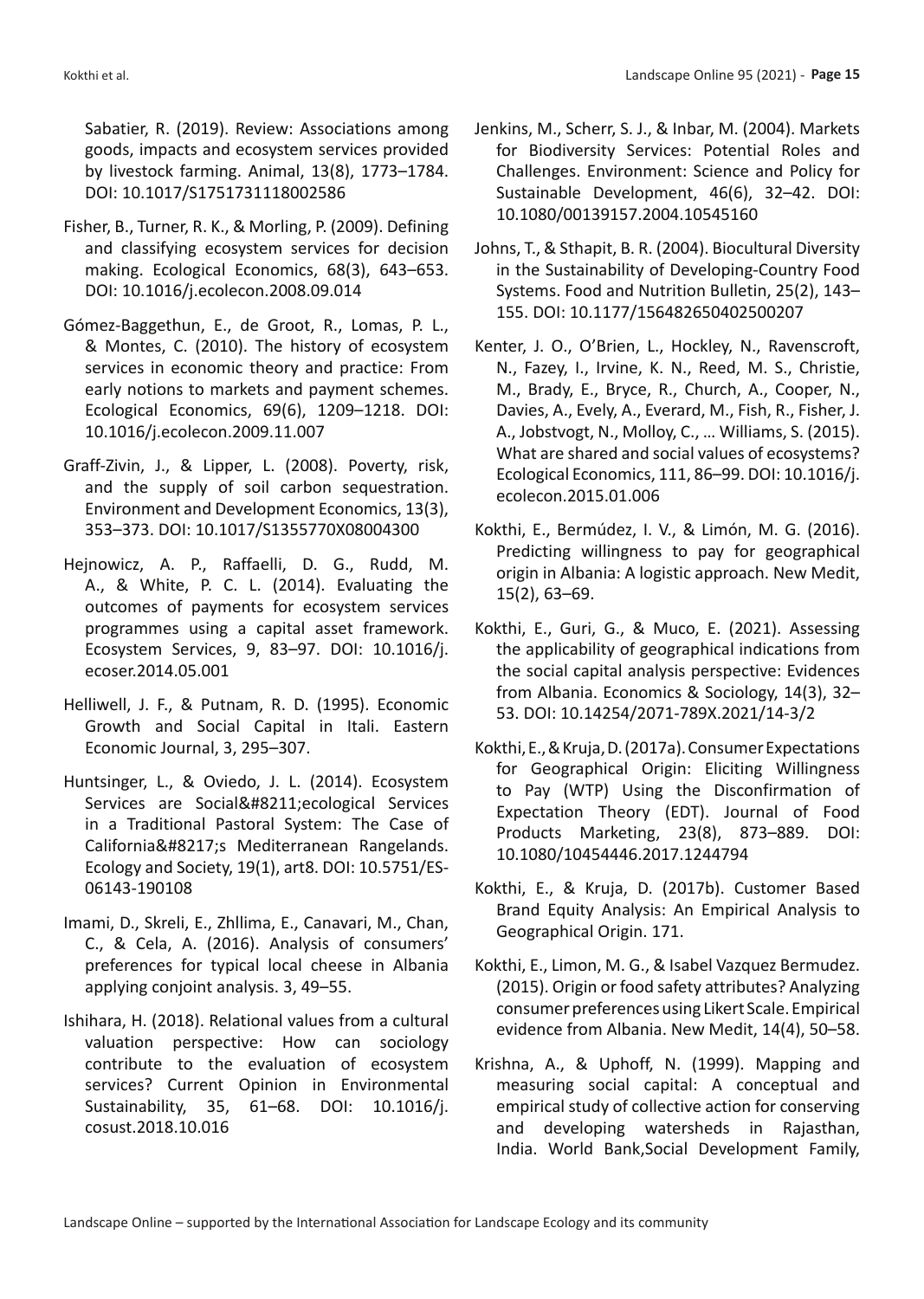Environmentally and Socially Sustainable Development Network.

- McGrath, F. L., Erbaugh, J. T., Leimona, B., Amaruzaman, S., Rahadian, N. P., & Carrasco, L. R. (2018). Green without envy: How social capital alleviates tensions from a Payments for Ecosystem Services (PES) program in Indonesia. Ecology and Society, 23(4). DOI: 10.5751/ES-10181-230410
- McCullagh, P., and J. A. Nelder. (1989). Generalized Linear Models, 2nd ed. London: Chapman & Hall.
- Milder, J. C., Scherr, S. J., & Bracer, C. (2010). Trends and Future Potential of Payment for Ecosystem Services to Alleviate Rural Poverty in Developing Countries. Ecology and Society, 15(2). JSTOR. URL: www.jstor.org/stable/26268124
- Nagelkerke, N. J. D. (1991). A note on the general definition of the coefficient of determination. Biometrika, 78:3, 691-692.
- Niamir-Fuller, M., Kerven, C., Reid, R., & Milner-Gulland, E. (2012). Co-existence of wildlife and pastoralism on extensive rangelands: Competition or compatibility? Pastoralism: Research, Policy and Practice, 2(1), 8. DOI: 10.1186/2041-7136-2- 8
- Notaro, S., & Paletto, A. (2011). Links between Mountain Communities and Environmental Services in the Italian Alps. 51(2).
- Pascual, U., Phelps, J., Garmendia, E., Brown, K., Corbera, E., Martin, A., Gomez-Baggethun, E., & Muradian, R. (2014). Social Equity Matters in Payments for Ecosystem Services. BioScience, 64(11), 1027–1036. DOI: 10.1093/biosci/biu146
- Plieninger, T., Kohsaka, R., Bieling, C., Hashimoto, S., Kamiyama, C., Kizos, T., Penker, M., Kieninger, P., Shaw, B. J., Sioen, G. B., Yoshida, Y., & Saito, O. (2018). Fostering biocultural diversity in landscapes through place-based food networks: A "solution scan" of European and Japanese models. Sustainability Science, 13(1), 219–233. DOI: 10.1007/s11625-017-0455-z
- Pretty, J., & Ward, H. (2001). Social Capital and the Environment. World Development, 29(2), 209– 227. DOI: 10.1016/S0305-750X(00)00098-X
- Putnam, R. (2000). Bowling Alone: America's Declining Social Capital. Culture and Politics, 223– 234.
- Raymond, C. M., Kenter, J. O., Plieninger, T., Turner, N. J., & Alexander, K. A. (2014). Comparing instrumental and deliberative paradigms underpinning the assessment of social values for cultural ecosystem services. Ecological Economics, 107, 145–156. DOI: 10.1016/j. ecolecon.2014.07.033
- Reed, M. S., Allen, K., Attlee, A., Dougill, A. J., Evans, K. L., Kenter, J. O., Hoy, J., McNab, D., Stead, S. M., Twyman, C., Scott, A. S., Smyth, M. A., Stringer, L. C., & Whittingham, M. J. (2017). A place-based approach to payments for ecosystem services. Global Environmental Change, 43, 92–106. DOI: 10.1016/j.gloenvcha.2016.12.009
- Scoones, I., & Graham, O. (1994). New directions for pastoral development in Africa. Development in Practice, 4(3), 188–198. DOI: 10.1080/096145249100077821
- Seid, M. A., Kuhn, N. J., & Fikre, T. Z. (2016). The role of pastoralism in regulating ecosystem services: -EN- -FR- Le rôle du pastoralisme dans la réglementation des services écosystémiques -ES- La función del pastoreo en la regulación de los servicios ecosistémicos. Revue Scientifique et Technique de l'OIE, 35(2), 435–444. DOI: 10.20506/rst.35.2.2534
- Seppelt, R., Dormann, C. F., Eppink, F. V., Lautenbach, S., & Schmidt, S. (2011). A quantitative review of ecosystem service studies: Approaches, shortcomings and the road ahead: Priorities for ecosystem service studies. Journal of Applied Ecology, 48(3), 630–636. DOI: 10.1111/j.1365- 2664.2010.01952.x
- Tamou, C., de Boer, I. J. M., Ripoll-Bosch, R., & Oosting, S. J. (2018). Traditional ecological knowledge underlying herding decisions of pastoralists. Animal, 12(4), 831–843. DOI: 10.1017/S1751731117002130
- Thuy, N. N., Dwivedi, P., Rossi, F., Alavalapati, J. R. R., & Thapa, B. (2011). Role of social capital in determining conservation attitude: A case study from Cat Tien National Park, Vietnam.